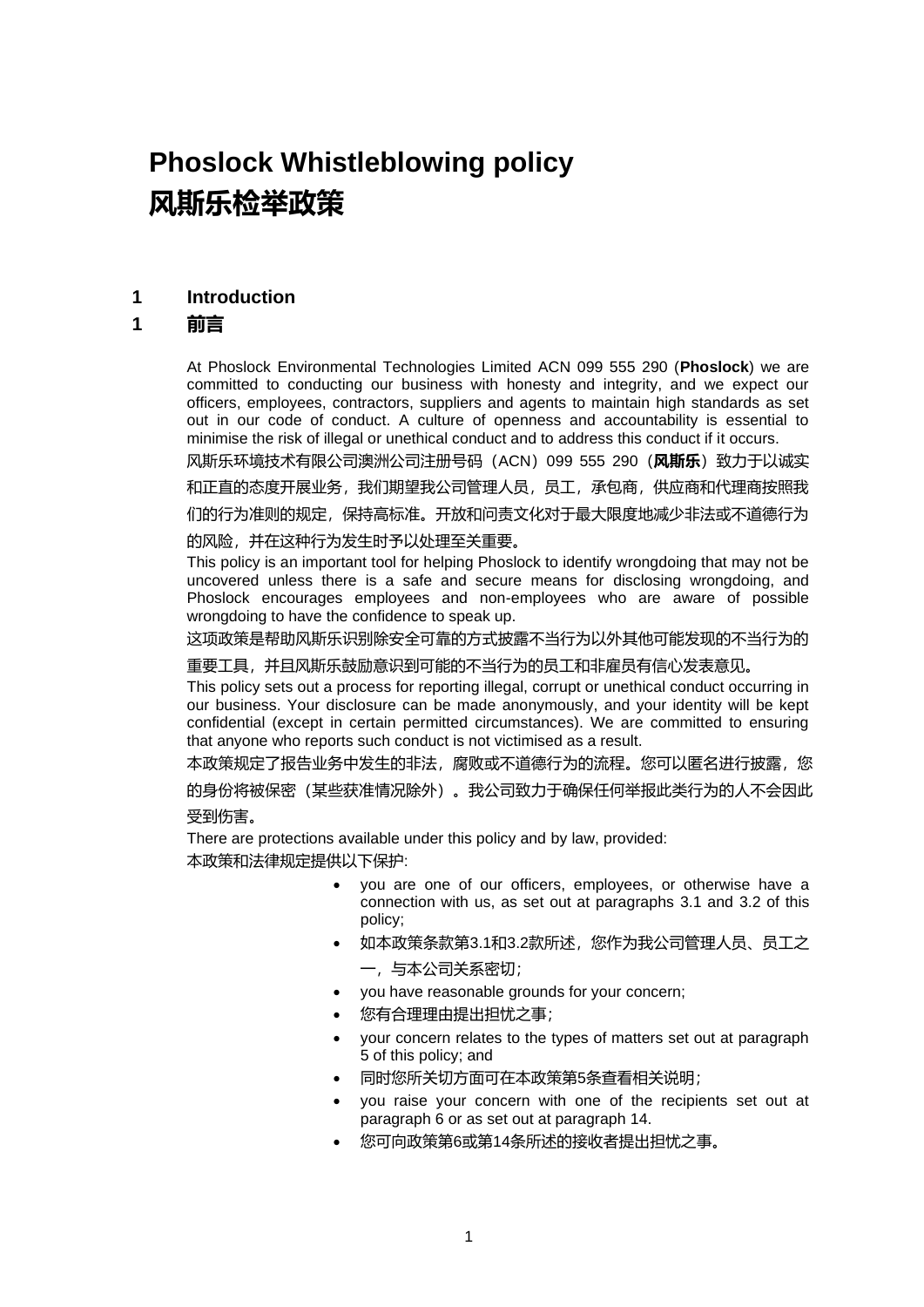#### **2 Interaction between this policy and legislative whistle blower protections**

## **2 此政策与立法举报人保护措施之间的相互作用**

- 2.1 In Australia, various pieces of legislation protect whistleblowers from negative treatment including the *Corporations Act 2001* (Cth) (**Corporations Act)** and *Taxation Administration Act* 1953 (Cth) (**Whistleblower Protection Laws**). Other jurisdictions have their own whistleblowing regimes and you must also comply with those laws to the extent they apply to you.
- 2.1 澳大利亚各立法保护举报人免受不当待遇,包括2001年《公司法》(联邦)(**《公司法》**) 和1953年《税收管理法》(联邦)(**《举报人保护法》**)。其他司法管辖区也有自己的举 报制度,且您必须在适用于自己的范围内遵守这些法律。
- 2.2 One of the aims of this policy is to comply with our legislative obligations to provide information about the protections available to whistleblowers, including the protections under the Whistleblower Protection Laws. This policy is to be read subject to those statutory protections.
- 2.2 本政策的目的之一是遵守我方立法义务,以提供有关举报人可获得的保护,包括《举报人保 护法》所规定的保护信息。阅读该政策时应遵守这些法定保护措施。
- 2.3 This policy has been prepared with reference to Australian law and regulation. While we will endeavour to offer whistleblowers in any jurisdiction the protections set out in this policy, the legal protections outlined in this policy are matters of Australian law and may not be available where the whistleblower is located and/or if the reported activity occurs outside of Australia. In such cases, whistleblowers are encouraged to discuss the matter with a whistleblowing protection officer on a confidential basis before taking further action.
- 2.3 本政策参照澳大利亚法律法规制定。我们将努力在任何司法管辖区向举报人提供本政策中所 规定保护,但本政策中所概述的法律保护属于澳大利亚法律问题,举报人所处位置和/或所 举报的活动发生位置在澳大利亚辖区以外不适用。此情况下鼓励举报者可在采取进一步行动 之前与举报保护官员在保密基础上先作讨论。

## **3 Who does this policy apply to?**

## **3 政策适用于谁?**

- <span id="page-1-0"></span>3.1 This policy applies to:
- 3.1 本政策适用于:
	- anyone who performs work for us, which includes:
	- 任何为本公司执行工作的人员,包括:
		- our officers and employees;
		- 本公司管理人员和员工;
		- consultants, secondees and volunteers;
		- 顾问,借调人员和志愿人员;
		- our associates;
		- 本公司同事;
		- our contractors, suppliers, agents and their employees; and
		- 公司承包商,供应商,代理商及其员工;和
	- all Phoslock operations including our subsidiaries.
	- 包括公司旗下子公司在内的所有风斯乐业务。
- <span id="page-1-1"></span>3.2 If you are not an individual described above, please refer to [Schedule 1 t](#page-16-0)itled "Disclosures by external persons".
- 3.2 如果您不是上述个人,请参阅附表1"外部人员披露"。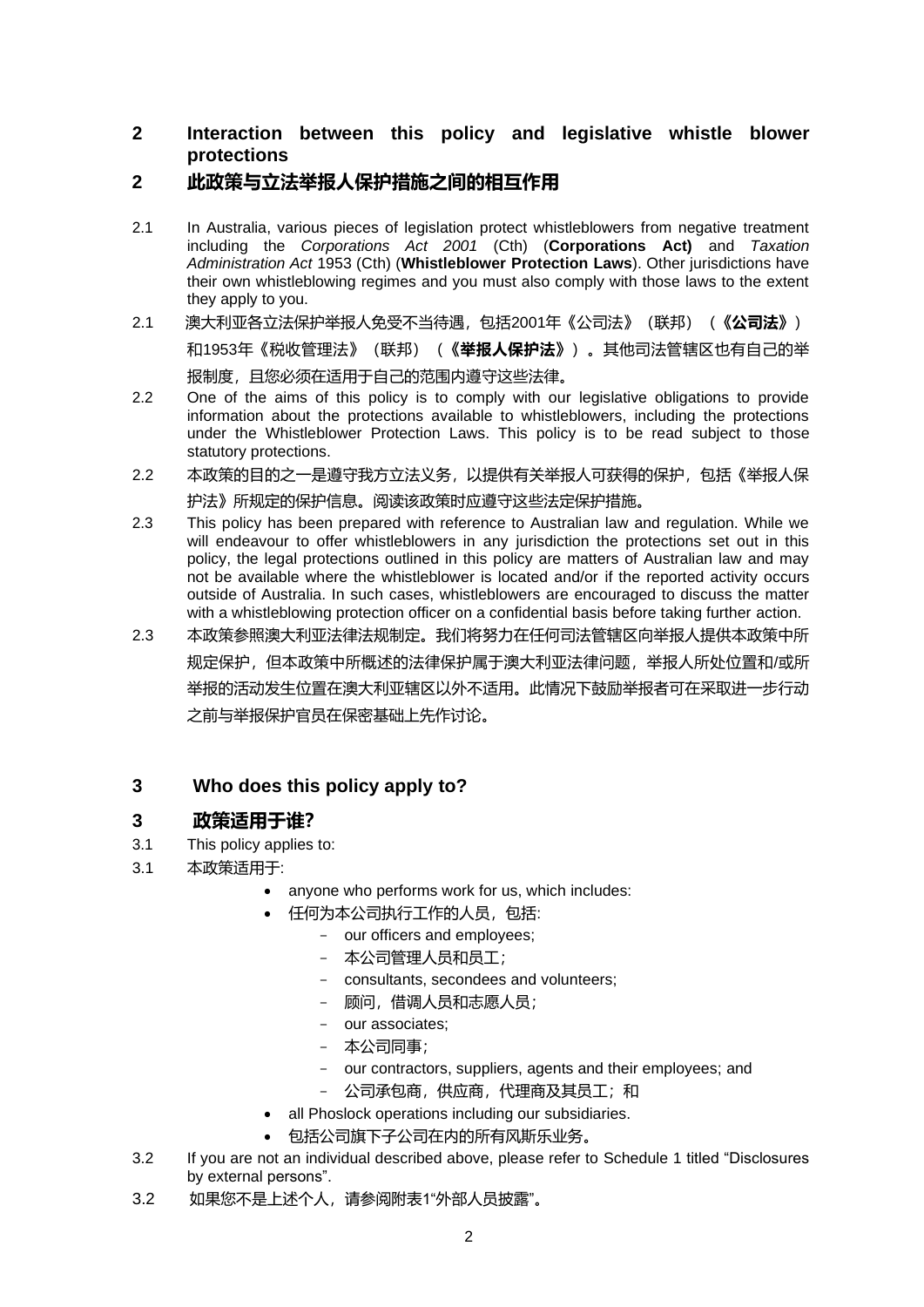- 3.3 As a condition of working with us, you are required to comply with any lawful directions made by Phoslock in respect of this policy. This policy is not intended to be contractually binding and does not form part of any contract you may have with us.
- 3.3 作为与我公司合作条件之一,您必须遵守风斯乐就本政策作出的任何合法指示。本政策并 不具有合同约束力,也不构成您可能与我公司签订的任何合同的一部分。
- 3.4 If you are an eligible whistleblower, and you make a protected disclosure, you will be protected under the Whistleblower Protection Laws.
- 3.4 如果您作为合格举报人,并且进行了保护范围内的披露,您将受到举报人保护法的保护。

#### **4 Interpretation**

#### **4 释义**

- 4.1 In this policy, where the context requires, the following terms are used:
- 4.1 在本政策中,据内容需要,须使用下列术语:
	- (1) **you** refers to individuals to whom this policy applies;
	- (1) **您**是指政策适用的个人;
	- (2) **we** or **us** refers to Phoslock and our subsidiaries;
	- (2) **我们**是指风斯乐和旗下子公司;
	- (3) **Corporations Act** means Corporations Act2001(Cth);
	- (3) **《公司法》**指2001年《公司法》(联邦);
	- (4) CEO means the managing director of Phoslock or, if there is not a managing director, the chief executive officer of Phoslock (as applicable).
	- (4) CEO是指风斯乐的执行董事,若无执行董事,则指风斯乐的首席执行官(如适用)。
	- (5) discloser means a person who makes a disclosure;
	- (5) 披露人是指作出披露的人;
	- (6) disclosure means a disclosure of improper conduct, made on reasonable grounds;
	- (6) 披露系指基于合理理由披露不当行为;
	- (7) improper conduct means the matters set out in paragraph [5 o](#page-3-0)f this policy;
	- (7) 不当行为系指本政策第5条所列行为事项;
	- (8) officer is defined in the Corporations Act and includes a director or secretary;
	- (8) 《公司法》对管理人员作了定义,包括董事或秘书;
	- (9) protected disclosure means a disclosure protected by the Whistleblower Protection Laws (and includes internal disclosures and disclosures to regulatory and other external bodies, public interest disclosures and an emergency disclosure as defined in the Corporations Act);
	- (9) 受保护披露是指受举报人保护法保护的披露(包括内部披露和向监管机构及其他外部 机构披露, 公共利益披露以及《公司法》所界定的紧急披露);
	- (10) protected matter means a matter protected under the Whistleblower Protection Laws;
	- (10) 受保护事项系指受举报人保护法保护的事项;
	- (11) senior manager is defined in the Corporations Act, and relevantly means a person other than a [director o](http://www.austlii.edu.au/cgi-bin/viewdoc/au/legis/cth/consol_act/ca2001172/s9.html#director)r secretary) who [makes,](http://www.austlii.edu.au/cgi-bin/viewdoc/au/legis/cth/consol_act/ca2001172/s1551.html#make) or participates in making, [decisions](http://www.austlii.edu.au/cgi-bin/viewdoc/au/legis/cth/consol_act/ca2001172/s1317a.html#decision) that affect the whole, or a [substantial part, o](http://www.austlii.edu.au/cgi-bin/viewdoc/au/legis/cth/consol_act/ca2001172/s9.html#substantial_part)f the business of the [corporation;](http://www.austlii.edu.au/cgi-bin/viewdoc/au/legis/cth/consol_act/ca2001172/s9.html#corporation) or has the capacity to affect significantly the [corporation's](http://www.austlii.edu.au/cgi-bin/viewdoc/au/legis/cth/consol_act/ca2001172/s9.html#corporation) financial standing;
	- (11) 《公司法》对高级经理进行了定义,高级经理是指董事或秘书以外的人,他们做出或 参与做出影响公司全部或大部分业务的决策;或有能力对公司的财务状况造成显着 影响;
	- (12) tax affairs means affairs relating to any tax imposed by or under, or assessed or collected under, a law administered by the Commissioner of Taxation;
	- (12) 税务事务指与由税务局局长所执行的法律征收或根据该法律所征收的任何与税项有关 的事务,或与根据该法律所评定或征收的任何税项有关的事务;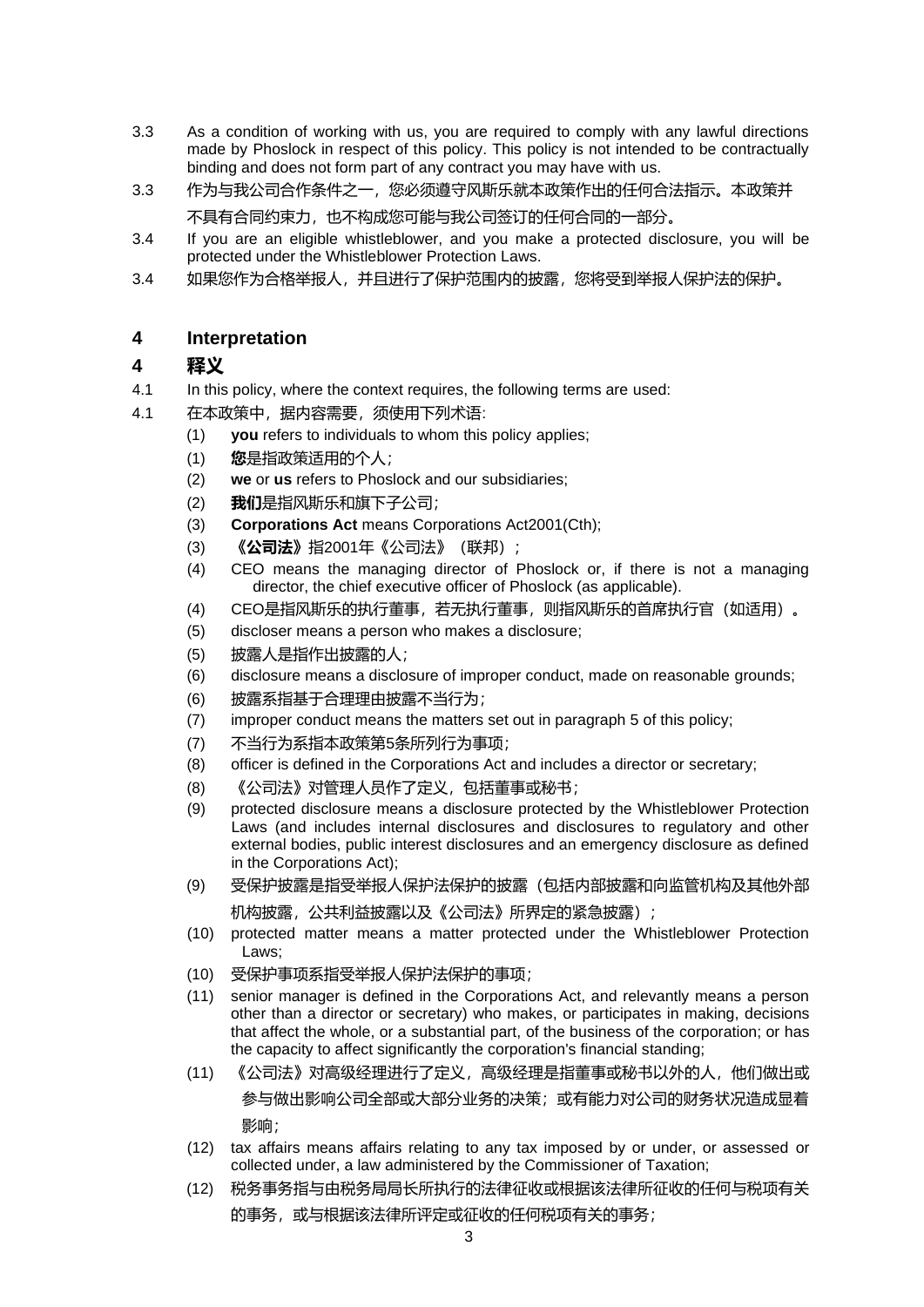- (13) Whistleblower Protection Laws includes the Corporations Act and Taxation Administration Act 1953 (Cth).
- (13) 《举报人保护法》包括《公司法》和《1953年税收管理法》(美国联邦)。

## <span id="page-3-0"></span>**5 What can be the subject of a disclosure?**

## **5 披露主题包括什么?**

- 5.1 This policy encourages reporting of the following types of improper conduct (which may not necessarily be unlawful), provided you have reasonable grounds for your concern:
- 5.1 本政策鼓励举报下列类型的不当行为(不一定是违法行为), 但须有合理理由提出担忧之 事:

| <b>Type of conduct</b><br>行为类型                                                                                                                                                                                                                                                  | Example/s<br>示例/s                                                                                                                                                                                                                                                                                                                                                                                                                              |
|---------------------------------------------------------------------------------------------------------------------------------------------------------------------------------------------------------------------------------------------------------------------------------|------------------------------------------------------------------------------------------------------------------------------------------------------------------------------------------------------------------------------------------------------------------------------------------------------------------------------------------------------------------------------------------------------------------------------------------------|
| Misconduct in relation to Phoslock or a<br>subsidiary.<br>与风斯乐或其子公司有关的不当行<br>为。<br><b>Misconduct</b><br>includes<br>fraud,<br>negligence, default, breach of trust, or<br>breach of duty in relation to Phoslock<br>or a subsidiary.<br>不当行为包括与风斯乐或子公司有关的<br>欺诈, 疏忽, 违约, 背信或失职。 | <b>Examples:</b><br>示例:<br>Deliberately or negligently breaching<br>laws in the conduct of our business.<br>在我们的业务中蓄意或疏忽违反法律。<br>Deliberately overcharging customers or<br>charging customers for services they did<br>not receive.<br>蓄意向客户多收费或向客户收取未得到<br>的服务费用。                                                                                                                                                                             |
| An improper state of affairs<br>or<br>circumstances in relation to Phoslock<br>or a subsidiary.<br>有关风斯乐或子公司的不当事务或情<br>况。                                                                                                                                                       | Example:<br>示例<br>Unethical conduct, such as systemic or<br>serious breaches of our code of conduct<br>or our anti-bribery and corruption policy.<br>不道德行为,例如系统性或严重违反我们<br>公司的行为守则或反贿赂和反腐败政策。<br>Conduct which may cause financial or<br>non- financial loss to Phoslock or be<br>otherwise detrimental to the interests of<br>Phoslock,<br>financial<br>such<br>as<br>mismanagement.<br>可能给风斯乐公司造成财务或非财务损<br>失或以其他方式损害风斯乐公司利益的<br>行为,如财务管理不善。 |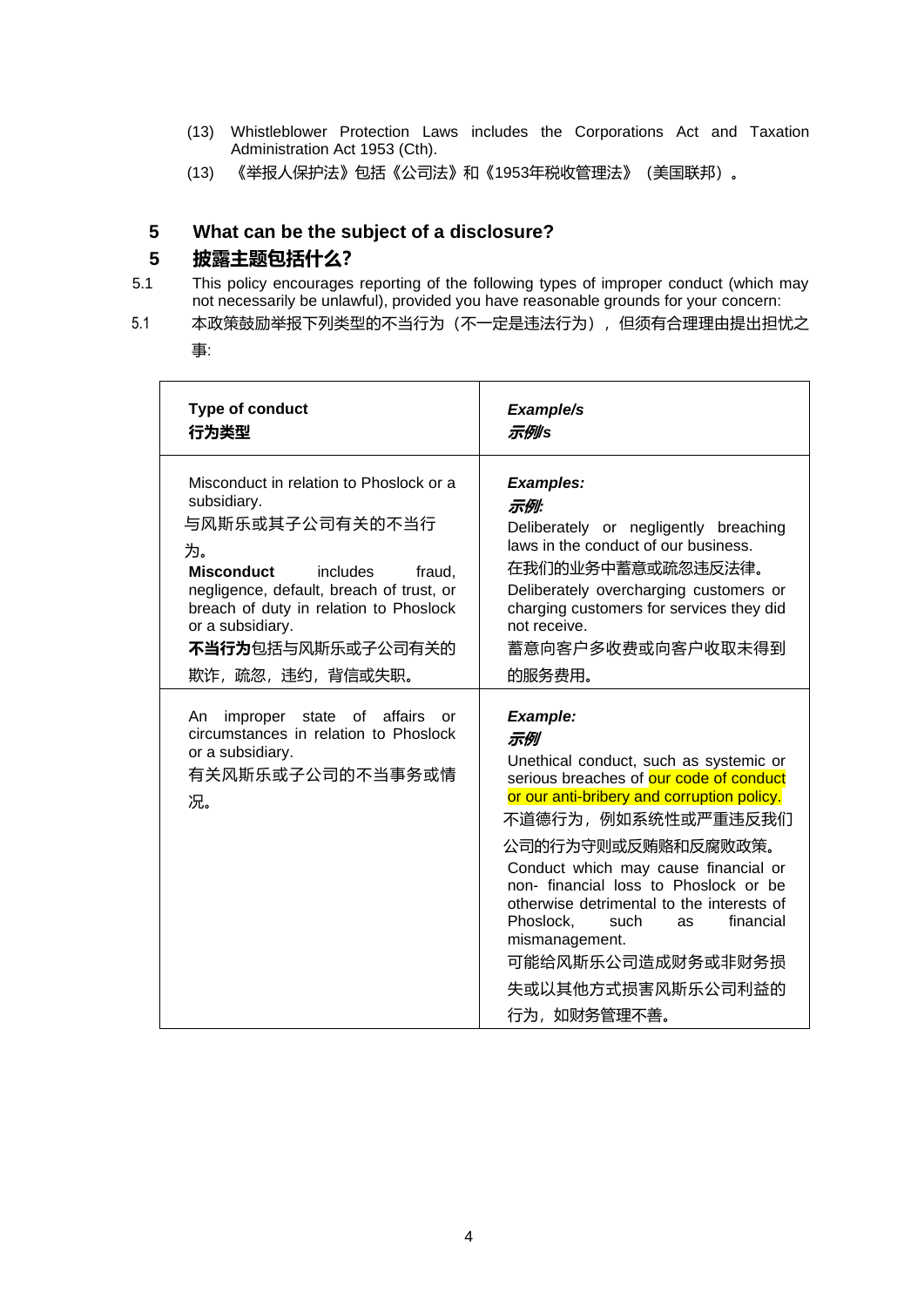| Information that indicates that<br>Phoslock or its subsidiaries or any of<br>our officers or employees have<br>engaged in conduct that constitutes a<br>serious breach of the Corporations<br>Act, ASX Listing Rules or other laws<br>administered by Australian Securities<br>and Investments Commission (ASIC)<br>or the Australian Prudential Regulation<br>Authority ( <b>APRA</b> ) as set out in<br>Schedule 2.<br>表明风斯乐或其子公司或本公司任何管<br>理人员或员工从事严重违反《公司<br>法》,ASX上市规则或其他由澳大利亚<br>证券投资委员会(ASIC)或澳大利亚审慎<br>监管局(APRA)管理的法律 (见附表2)<br>的行为的信息。 | <b>Examples:</b><br>示例<br>Insider trading.<br>内幕交易。<br>Trading while insolvent.<br>在资不抵债的情况下进行交易。<br>Breach of continuous disclosure rules.<br>违反持续披露规则。<br>Victimising a person who is, or is<br>thought to be, a discloser.<br>伤害披露者或被认为是披露者的人。<br>Breaching the confidentiality<br>0t<br>a<br>discloser.<br>违反披露者的保密性。 |
|-------------------------------------------------------------------------------------------------------------------------------------------------------------------------------------------------------------------------------------------------------------------------------------------------------------------------------------------------------------------------------------------------------------------------------------------------------------------------------------------------------------------------------------------------|---------------------------------------------------------------------------------------------------------------------------------------------------------------------------------------------------------------------------------------------------------------------------------------------------------------------------|
|-------------------------------------------------------------------------------------------------------------------------------------------------------------------------------------------------------------------------------------------------------------------------------------------------------------------------------------------------------------------------------------------------------------------------------------------------------------------------------------------------------------------------------------------------|---------------------------------------------------------------------------------------------------------------------------------------------------------------------------------------------------------------------------------------------------------------------------------------------------------------------------|

| Information<br>indicates<br>that<br>that<br>Phoslock or a subsidiary or any of our<br>officers or employees have engaged in<br>conduct that breaches any other<br>Commonwealth laws, punishable by<br>12 months or more imprisonment.<br>表明风斯乐或子公司或我公司任何管理<br>人员或员工从事违反其他任何联邦法律<br>的行为的信息,可处以12个月或以上监<br>禁。                                                                                         | <b>Example:</b><br>示例<br>Bribing a government official.<br>贿赂政府官员。                                                                                                                                                                                                             |
|-----------------------------------------------------------------------------------------------------------------------------------------------------------------------------------------------------------------------------------------------------------------------------------------------------------------------------------------------------------------------------------------------------|--------------------------------------------------------------------------------------------------------------------------------------------------------------------------------------------------------------------------------------------------------------------------------|
| Information<br>that<br>indicates<br>that<br>Phoslock or a subsidiary or any of our<br>officers or employees have engaged in<br>conduct that represents a danger to<br>the public or to the financial system.<br>表明风斯乐或子公司或我们的任何管理<br>人员或员工从事对公众或金融系统构成<br>危险行为的信息。                                                                                                                                  | <b>Examples:</b><br>示例<br>Deliberately or negligently misleading<br>the public about the safety of a product.<br>蓄意或疏忽就产品的安全性误导公众。<br>Systemic conduct that might pose a risk<br>to stability of, or confidence in, our<br>financial system.<br>可能对本港金融体系的稳定或信心构成<br>风险的系统性行为。 |
| Information that indicates misconduct<br>or an improper state of affairs or<br>circumstances, in relation to the tax<br>affairs of Phoslock, or an associate <sup>1</sup> of<br>Phoslock and you consider this<br>information may assist the recipient to<br>perform their functions or duties in<br>relation to those tax affairs.<br>表明与风斯乐或风斯乐的联营公司的税<br>务事务有关的不当行为或不当事务或情<br>况的信息, 且您认为该信息可能有助于 | <b>Example:</b><br>示例<br>Information about a tax evasion scheme<br>within the business.<br>有关企业内逃税计划的信息。                                                                                                                                                                       |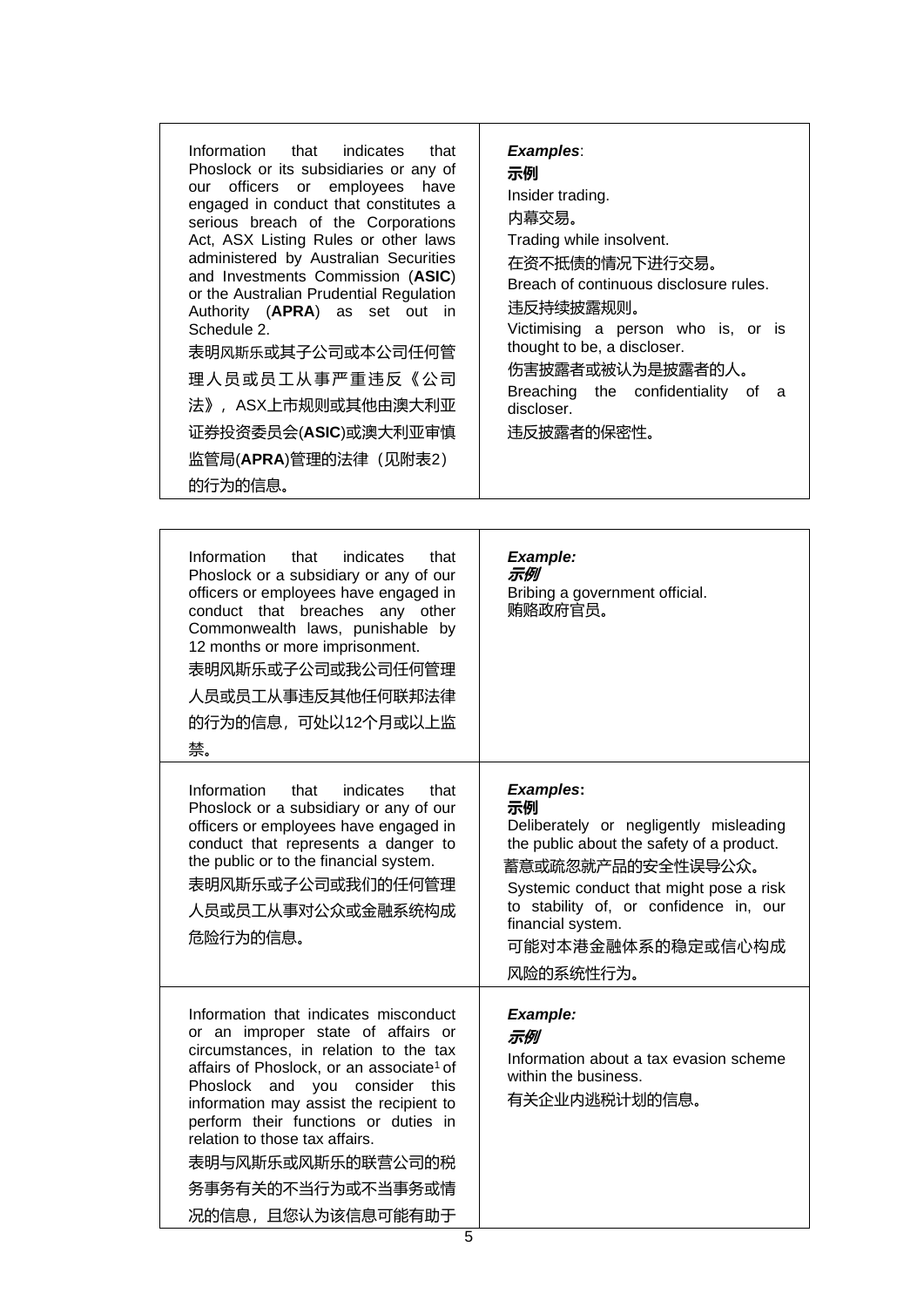| 接收方履行与这些税务事务有关的职能<br>或职责。                                                                                |  |
|----------------------------------------------------------------------------------------------------------|--|
| Any attempt to conceal or delay<br>disclosure of any of the above<br>conduct.<br>隐瞒或延迟披露上述任何行为的任何企<br>图。 |  |

- 5.2 Concerns should not be reported under this policy if they are more appropriately raised under another company policy.
- 5.2 如果公司其他政策更适用于所提关切,则相关内容不应在此政策下提出。
- 5.3 This policy should not be used for complaints relating to personal work-related grievances, such as an interpersonal conflict between the discloser and another person, a decision relating to engagement, transfer or promotion of the discloser, a decision relating to the terms and conditions of engagement of the discloser or a decision relating to suspension, termination or discipline of the discloser.
- 5.3 本政策不适用于与个人工作相关的投诉,如披露人与另一人之间的人际冲突,与披露人的聘

用,调动或晋升有关的决定,与披露人的聘用条款和条件有关的决定或与披露人的停职,终 止或纪律有关的决定。

- 5.4 Concerns of that nature should be raised with:
- 5.4 应向下列人员提出上述性质的关切:
	- (1) if you are one of our employees, officers, secondees or volunteers with the CEO of Phoslock;
	- (1) 公司员工,管理人员,借调人员或志愿人员---及风斯乐的CEO;
	- (2) otherwise concerns should be raised with the Company Secretary or a nonexecutive director of Phoslock.
	- (2) 或向公司秘书或风斯乐的非执行董事提出担忧之事。
- 5.5 A personal work-related grievance may still qualify for protection if:
- 5.5 在下列情况下,与工作有关的个人申诉仍有资格获得保护:
	- (1) it includes information about misconduct, or information about misconduct includes or is accompanied by a personal work-related grievance (mixed report);
	- (1) 其中包括关于不当行为的信息,或关于不当行为的信息包括或附有与个人工作有关 的申诉(混合式报告);
	- (2) the entity has breached employment or other laws punishable by imprisonment for a period of 12 months or more, engaged in conduct that represents a danger to the public, or the disclosure relates to information that suggests misconduct beyond the discloser's personal circumstances;
	- (2) 实体违反雇佣或其他可被处以12个月或以上监禁的法律,从事对公众构成危险的行
		- 为,或披露的信息涉及披露者个人情况以外的不当行为;
	- (3) the discloser suffers from or is threatened with detriment for making a disclosure; or
	- (3) 或披露人因进行披露而遭受损害或受到损害威胁;
	- (4) the discloser seeks legal advice or legal representation about the operation of the whistleblower protections under the Corporations Act.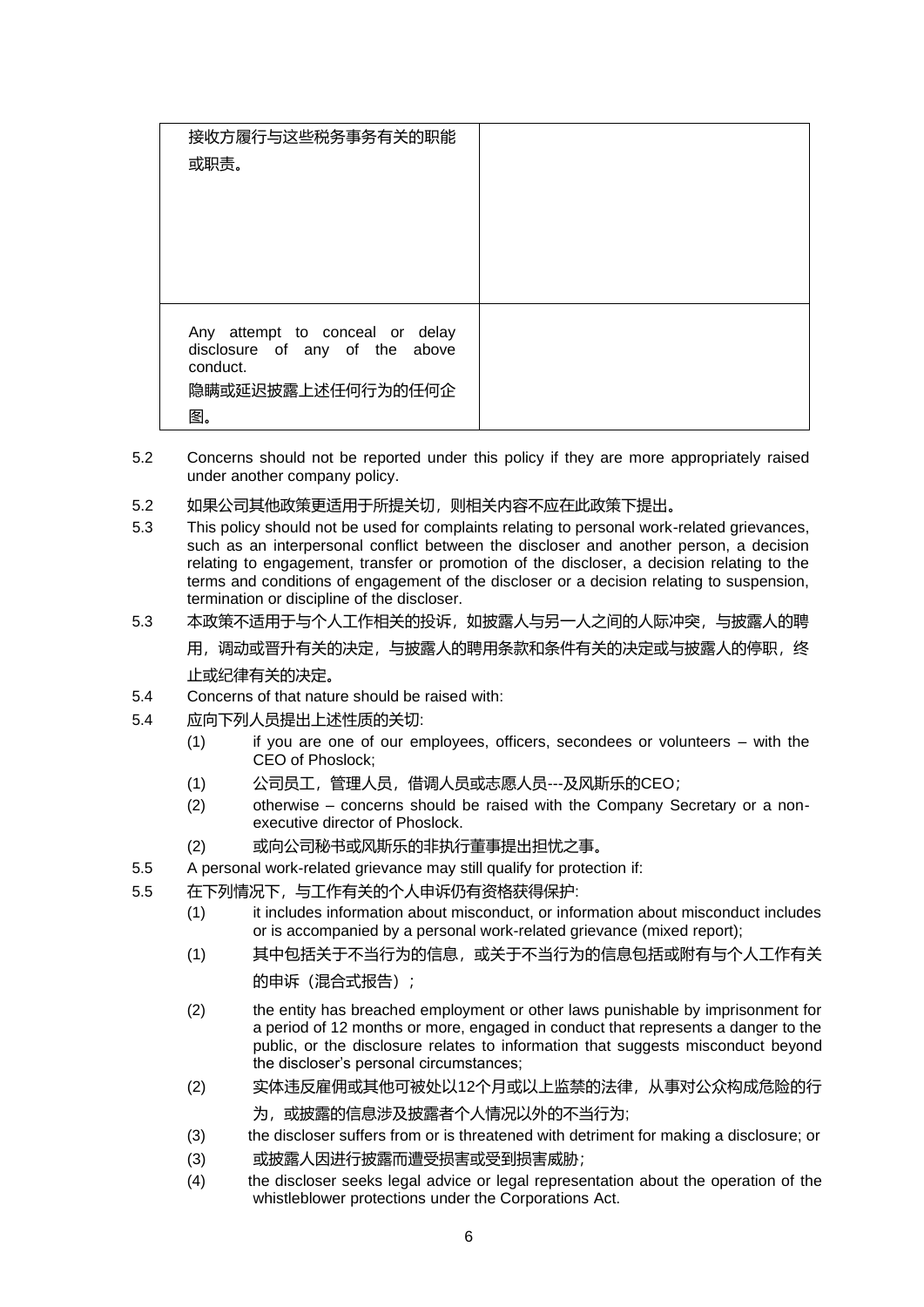- (4) 披露人就《公司法》规定的举报人保护政策寻求法律咨询或法律代表。
- 5.6 If you are one of our officers or employees and you have concerns about the actions of a third party, for example a supplier asking you for a kickback arrangement, we also encourage you to report these concerns under this policy. You should contact your line manager or the Company Secretary for guidance.
- 5.6 如果您是我们的管理人员或公司员工,并且您受到第三方的行为影响,例如供应商要求您提 供回扣安排,我们也鼓励您根据本政策提出担忧之事。您应该联系您的部门经理或公司秘书 寻求指导。

<sup>1</sup>Associate in this context refers to an associate of a company as defined in the *Income Tax Assessment*  Act 1936, and includes a partner, a trustee of a trust where the company or their associate benefits from the trust, a controlling entity, and a controlled company.

<sup>1</sup>上文所述联营公司是指1936年所得税评估法中定义的公司的联营公司,包括合伙人,公司或其联营公司从信 托中受益的信托受托人,控权实体和被控权公司。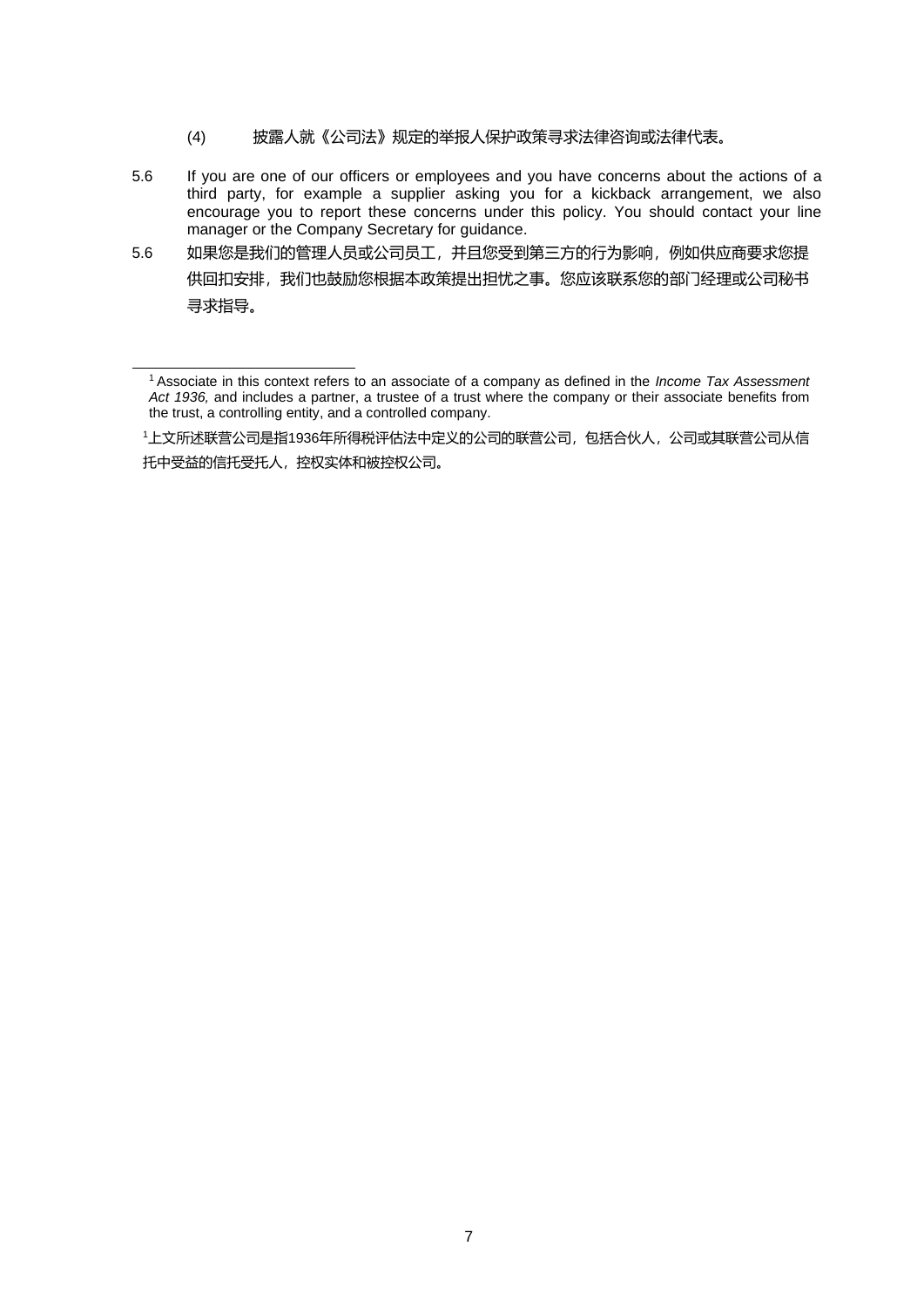#### <span id="page-7-0"></span>**6 How do I make a disclosure?**

### **6 如何披露?**

- 6.1 In most situations, if you have a concern about something, we recommend you speak to your supervisor or manager or the Chief Financial Officer or Company Secretary before making a disclosure under this policy. However if you are not comfortable doing so, you fear victimisation or other adverse action, or you feel that the issue has not been resolved, you can make a disclosure under this policy.
- 6.1 在大多数情况下,如果您对某件事有所顾虑,我们建议您在根据本政策进行披露之前与您的 主管或经理或首席财务官或公司秘书进行沟通。但是,如果您不乐意这样做,且担心受害或 其他不利行为,或者您觉得问题尚未得到解决,您可以根据本政策进行披露。
- 6.2 If you wish to make a disclosure about improper conduct pursuant to this policy, we encourage you to report it to one of our designated whistleblowing protection officers. They are authorised to receive disclosures and can also provide additional information about this policy and Whistleblower Protection Laws.
- 6.2 如果您希望根据本政策披露不正当行为,我们鼓励您向我们指定的举报保护管理人员报告。 他们被授权接受披露,也可以提供有关本政策和举报人保护法的补充信息。
- 6.3 They know how to handle disclosures and can be contacted on: Phone: +61 3 9110 0002
- 6.3 想要了解他们如何处理披露,可联系: 电话: +61 3 9110 0002
	- Email: disclosures@phoslock.com.au
	- 电子邮件: disclosures@phoslock.com.au
	- Mail: Level 16/1 Collins St, Melbourne, VIC, 3000, AUSTRALIA
	- 电子邮件 : Level 16/1 Collins St, Melbourne, VIC, 3000, AUSTRALIA
- 6.4 It is our preference that disclosures about improper conduct are made through our designated whistleblowing protection officers. However you may also make an internal disclosure to:
- 6.4 我们倾向于您通过我们指定的举报保护管理人员披露有关不当行为的情况。但是,您也可以向以 下人员进行内部披露:

| 小组成员 | An officer or senior<br>manager of Phoslock<br>or a subsidiary<br>风斯乐或其子公司的高<br>级管理人员或高级经理 | An auditor or a member<br>of an audit<br>team<br>conducting an audit of<br>Phoslock<br>or<br>a<br>subsidiary<br>对风斯乐或其子公司进<br>行审计的审计师或审计 | An actuary of Phoslock<br>or a subsidiary<br>风斯乐或其子公司的精<br>算师 |
|------|--------------------------------------------------------------------------------------------|------------------------------------------------------------------------------------------------------------------------------------------|---------------------------------------------------------------|
|------|--------------------------------------------------------------------------------------------|------------------------------------------------------------------------------------------------------------------------------------------|---------------------------------------------------------------|

- 6.5 If the disclosure relates to improper conduct in our tax affairs, internal disclosures may also be made to:
- 6.5 如果披露涉及我们税务事务中的不当行为,则还可以向以下方面进行内部披露: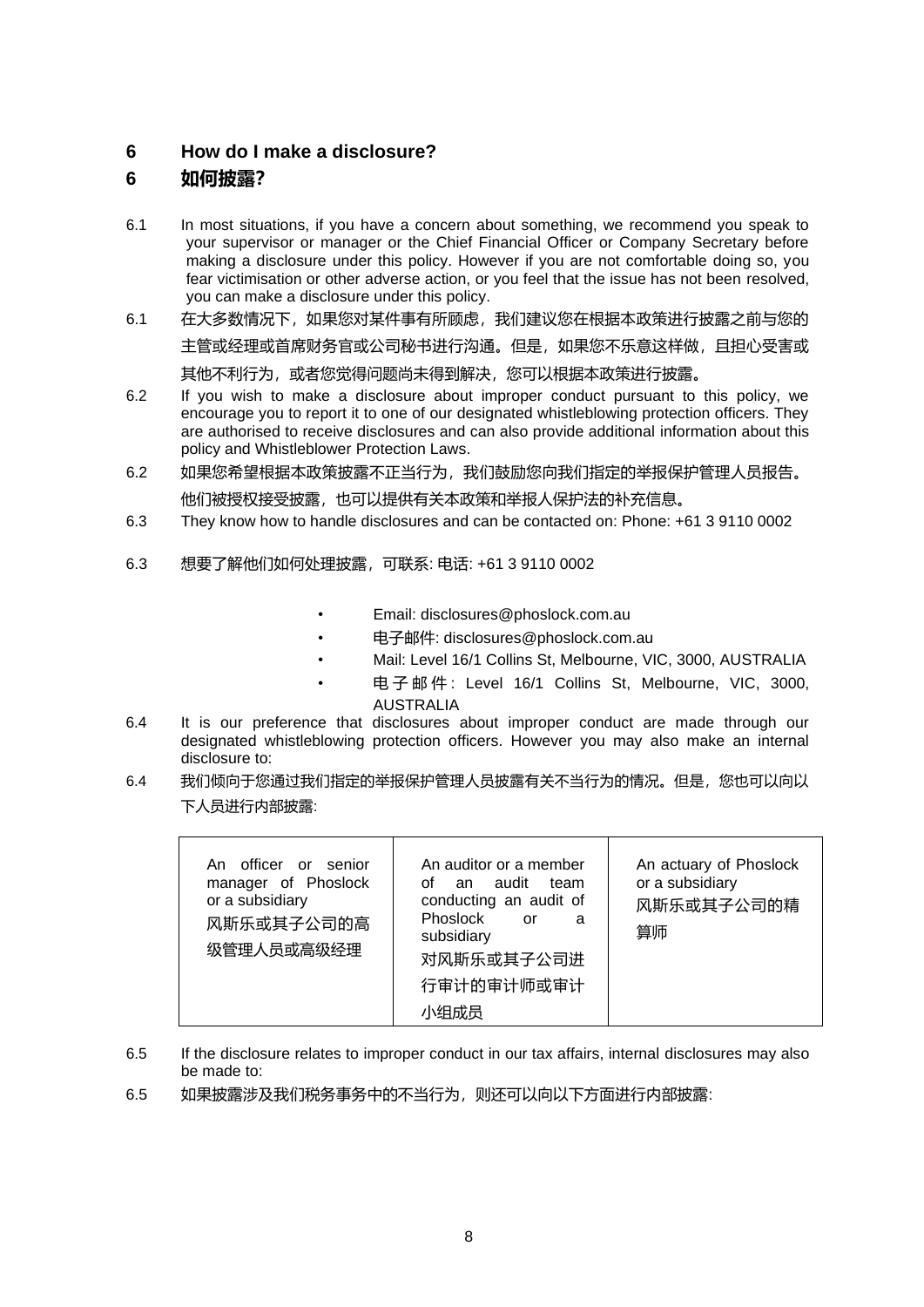| officer<br>An<br>or<br>senior    | Any other                                                                                                                                                        | An auditor or a                                                                        | A registered tax                                                                                              |
|----------------------------------|------------------------------------------------------------------------------------------------------------------------------------------------------------------|----------------------------------------------------------------------------------------|---------------------------------------------------------------------------------------------------------------|
| οf<br>manager<br><b>Phoslock</b> | employee or                                                                                                                                                      | member<br>of<br>an<br>audit                                                            | <b>BAS</b><br>agent or<br>agent                                                                               |
| 风斯乐管理人员或高<br>级经理                 | officer<br>who<br>has<br>functions or<br>duties<br>relating<br>to<br>the<br>tax<br>affairs<br>οf<br><b>Phoslock</b><br>具有与风斯<br>乐税务事务<br>相关职能或<br>职责的任何<br>其他员工或 | team conducting<br>an<br>οf<br>audit<br><b>Phoslock</b><br>对风斯乐进行审<br>计的审计师或审<br>计小组成员 | providing<br>tax<br>agent<br>or BAS services<br>to<br>Phoslock.<br>向风斯乐提供税<br>务代理或BAS服<br>务的注册税务代<br>理或BAS代理。 |

- 6.6 You may also be able to report your concern externally. Please read paragraph [14 o](#page-13-0)f this policy if you are considering this.
- 6.6 您也可以向外提出担忧之事。若有此想法,请阅读本政策的第14条。
- 6.7 You may wish to seek independent legal advice (at your own cost) for the purpose of obtaining legal advice or representation in relation to making a disclosure.
- 6.7 您可能希望寻求独立的法律意见(自费),以便就作出披露取得法律意见或陈述。

#### **7 Can I make a disclosure anonymously?**

#### **7 可以匿名披露吗?**

- 7.1 You can make a disclosure of improper conduct anonymously. However to enable us to properly investigate and respond to disclosures, we encourage disclosers to provide their name when making a disclosure.
- 7.1 可以匿名披露不当行为。然而,为了使本公司能够适当地调查和回应披露,我们鼓励披露者 在作出披露时提供他们的姓名。
- 7.2 If you make an anonymous disclosure, the person investigating the disclosure will not be able to provide you with information about the status of any investigation into the conduct.
- 7.2 如果匿名披露,调查该披露的人员将无法向您提供有关对该行为的任何调查情况的信息。

#### **8 Can someone make a disclosure on my behalf?**

#### **8 可代替披露吗?**

- 8.1 A relative or another person can make a disclosure on your behalf. The victimisation protections in this policy apply regardless of who communicates the disclosure.
- 8.1 亲属或其他人可以代替进行披露。本政策中的受害保护适用于任何传达披露信息的人员。

#### **9 Confidentiality of disclosures**

#### **9 披露的保密性**

9.1 We will keep a discloser's identity (or information likely to lead to a person being identified as a discloser) confidential, except in the following circumstances: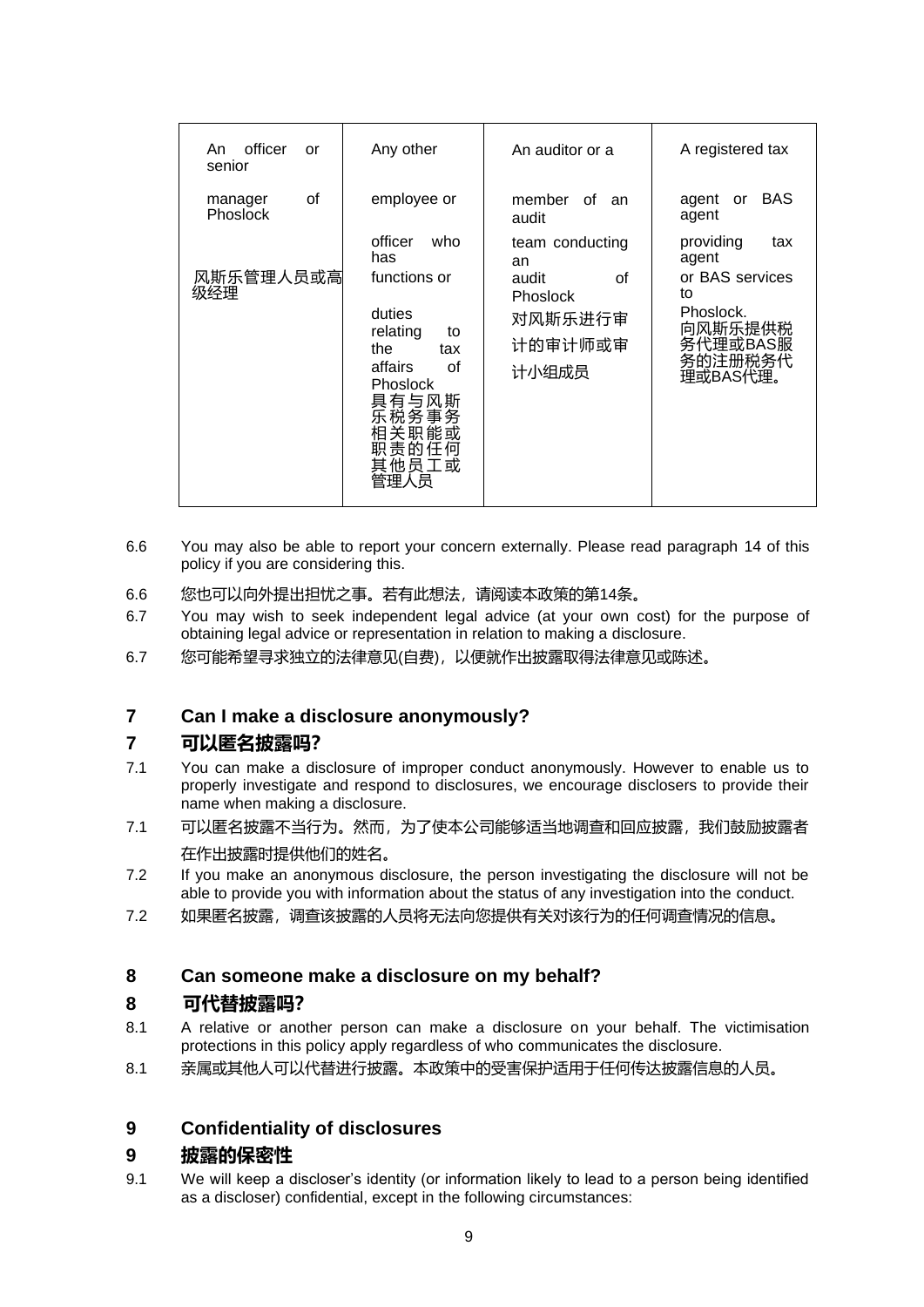#### 9.1 我方将对披露人的身份(或可能导致某人被认定为披露人的信息)保密,但下列情况除外:

- the discloser consents in writing to this information being disclosed; 披露方书面同意披露该信息;
- during the investigation process, we are permitted to disclose information (other than the identity of the discloser) reasonably necessary for the purposes of investigating the disclosure. We will take reasonable steps to reduce the risk of the discloser being identified;
- 我们获准在调查过程中披露为调查该披露而合理需要的信息(披露人 的身份除外)。公司将采取合理手段降低披露人被识别的风险;
- we need to disclose this information to obtain confidential legal advice or representation; or
- 我们需要披露这些信息以获得保密的法律意见或陈述;或
- we are required or permitted to do so by law, or we need to disclose the information to prevent a serious and imminent threat to life, health or property.
- 我们的做法经法律规定或允许, 或者我们需要披露资料, 以防止对生
	- 命,健康或财产造成严重和紧迫威胁。
- 9.2 If you receive information about the identity of a discloser (whether directly or indirectly), you must keep that information confidential (except in the circumstances permitted above). If you do not keep that information confidential or you disclose information likely to lead to the person being identified as a discloser (except in the circumstances permitted above):
- 9.2 如果您收到有关披露者身份的信息(无论是直接还是间接),您必须对该信息保密(上文允 许的情况除外)。如果您不对该信息保密或您披露的信息很可能导致该人被认定为披露人
	- (上文允许的情况除外):
		- if you are one of our employees you will be subject to disciplinary action, which may include a formal written warning or termination of your employment,
		- 如果属于本公司员工之一——您将受到纪律处分,其中可能包括正
			- 式书面警告或终止雇用,
		- if you are not one of our employees we may terminate your engagement or appointment or take other appropriate corrective action; and
		- 如果非本公司员工---我们可能终止您的聘用或任命,或采取其他适
			- 当的纠正措施;和
		- you may be exposed to criminal and civil penalties including substantial fines and/or jail.
		- 您可能会面临刑事和民事处罚,包括巨额罚款和/或监禁。
- 9.3 Files and records relating to disclosures will be treated as confidential and stored securely.

9.3 与披露有关的文件和记录将被视为机密并安全存储。

#### **10 How will we investigate a disclosure?**

#### **10 如何对泄密事件进行调查?**

- 10.1 The way we will investigate a disclosure of improper conduct will depend on who raises the concern, the seriousness and nature of the conduct disclosed, and who receives the disclosure. The objective of an investigation is to determine whether there is evidence which substantiates the concern raised in the disclosure.
- 10.1 我们调查披露不当行为的方式,将视乎提出担忧之事的人员,披露行为的严重性和性质,以 及收到披露的人员。调查的目的是确定是否有证据证实披露所提出担忧之事。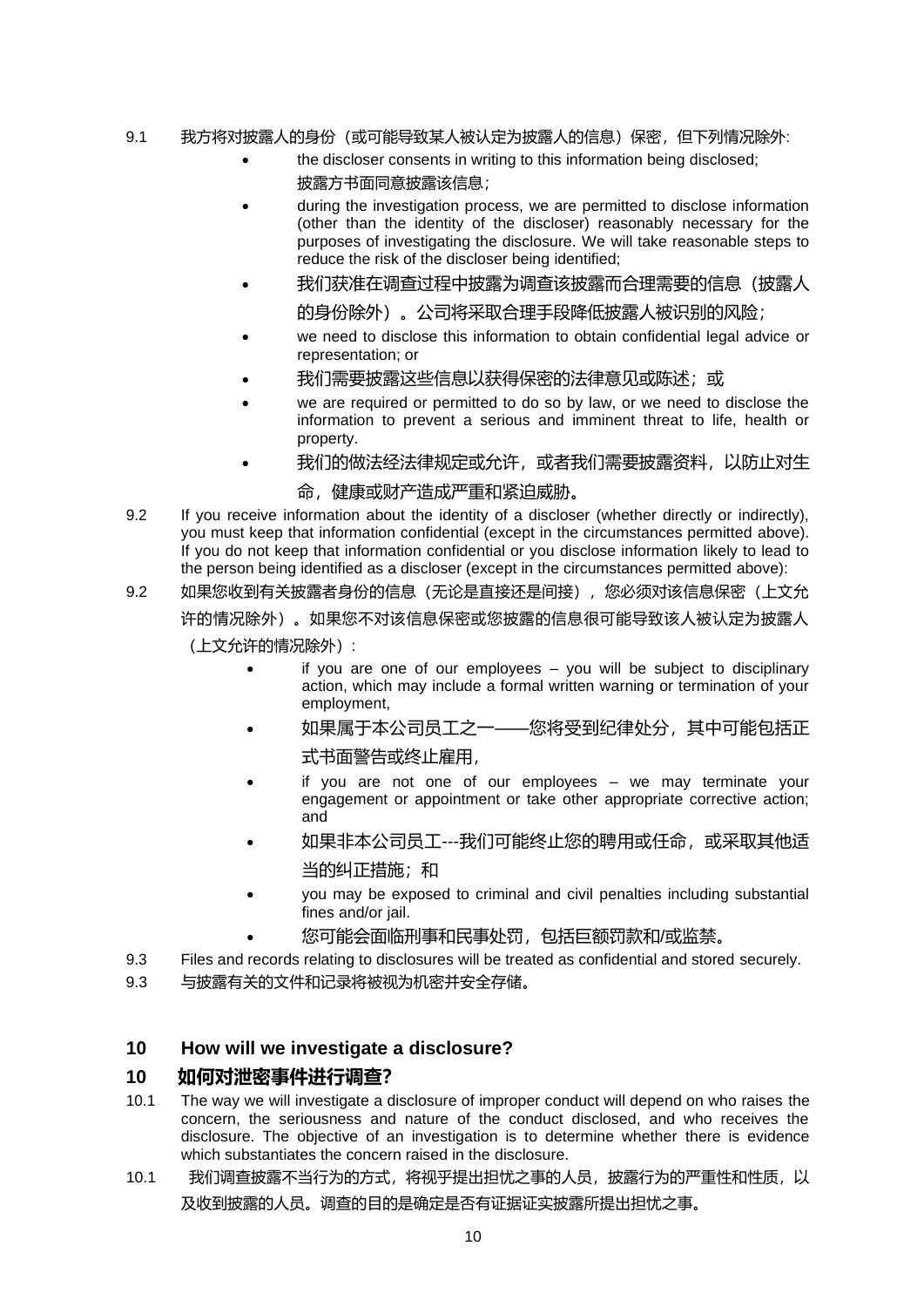- 10.2 The usual steps in responding to a disclosure are set out below. We expect each step to take no more than one week, however timeframes may vary depending on the nature of the disclosure.
- 10.2 回应披露的通常步骤如下。我们预计每一步所需时间不超过一周,但时间框架可能因披露的性 质而异。



- 10.3 If the disclosure is appropriately dealt with under this policy, we will endeavour to:
- 10.3 如果披露依本政策适当得到处理,我们将努力:
	- investigate the disclosure within a reasonable period of time,
	- 合理时间内对披露进行调查,
	- ensure that any investigation is fair and objective;
	- 确保任何调查的公正和客观性;
	- avoid conflicts of interest in carrying out any investigation; and
	- 在进行任何调查时避免利益冲突;和
	- keep information relating to disclosures (including the identity of the discloser) confidential except as required by law and permitted under this policy.
	- 对与披露有关的信息(包括披露人的身份)保密,法律要求和本 政策允许的除外。
- 10.4 The investigation team will be coordinated by the Company Secretary and or CEO. In some cases, we may appoint external investigators such as lawyers or forensic accountants.
- 10.4 调查小组将由公司秘书和或首席执行官协调。特定情况下我们可能会委任外聘调查员,例如 律师或法务会计师。
- 10.5 If the discloser can be contacted, the Company Secretary or recipient of the disclosure will discuss the likely steps of the investigation with the discloser (including whether the discloser consents to their identity being disclosed) and provide the discloser with updates from time to time (where appropriate).
- 10.5 如果能够联系到披露方,公司秘书或披露方将与披露方讨论调查的可能步骤(包括披露方是 否同意披露其身份),并不时向披露方提供最新进展(如适用)。
- 10.6 The outcome of any investigation will be reported on a confidential basis to the CEO and or to the Board of Directors and, where possible, to the discloser.
- 10.6 任何调查的结果将在保密的基础上报告给首席执行官和/或董事会,并在可能的情况下报告给 披露方。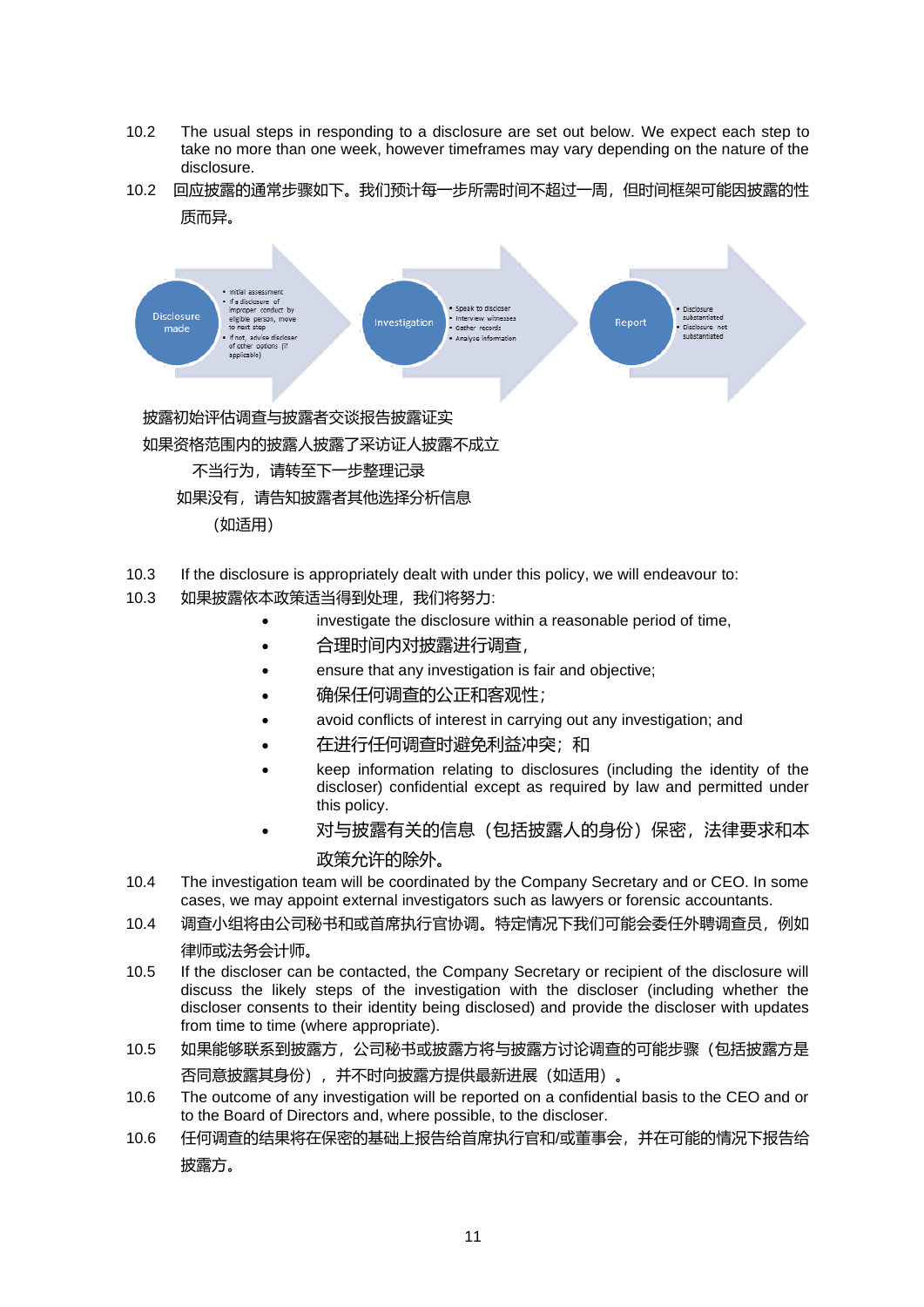### **11 How do we ensure fair treatment of employees mentioned in a disclosure?**

## **11 如何确保披露所涉及员工可得到公平对待?**

- 11.1 Our usual practice is to ensure that any investigation process is confidential and air.
- 11.1 我们通常的实施方法是确保任何调查过程的保密性和公平性。
- 11.2 We will endeavour to:
- 11.2 我们将努力做到:
	- maintain the privacy of employees who are mentioned in a disclosure or to whom a disclosure relates:
	- 维护披露中提及的员工或披露所涉及的员工的隐私;
	- provide employees who are mentioned in a disclosure or to whom a disclosure relates, an opportunity to respond (where appropriate and subject to our requirements to maintain confidentiality).
	- 为披露中提到的员工或披露所涉及的员工提供回应机会(在适当的情况下,

#### 并遵守我们的保密要求)。

- 11.3 We are committed to protecting persons from being victimised in the workplace as a result of an actual or potential disclosure. These protections are essential to creating an environment where our employees, officers and others who work with us are comfortable reporting any improper conduct. However for practical reasons, we may not be able to extend the full range of protections to persons who are not our officers or employees.
- 11.3 我公司致力于保护人员在工作场所不会因实际或潜在披露而受到伤害。这些保障对于创造一 个使本公司员工、管理人员和其他共事人员能够放心地举报任何不当行为的环境至关重要。 不过,基于实际原因,公司可能无法将保障范围全面扩展至非本公司管理人员或员工的其他 人员。

#### **12 Victimisation is prohibited**

#### **12 受害行为的禁止**

- 12.1 **Victimisation** is conduct that:
- 12.1 **受害行为**是指以下行为:
	- causes any detriment to another person; or
	- 对他人造成任何损害;或
	- constitutes the making of a threat to cause detriment to another person,
	- 构成对他人造成损害的威胁行为,
	- where the reason (or part of the reason) for that conduct is a belief or suspicion that the other person (or any other person) made, may have made, proposes to make, or could make a disclosure of improper conduct.
	- 该行为的理由(或部分理由)是相信或怀疑该另一人(或任何其他人)已作
		- 出,可能已作出,拟作出或可能作出不正当行为的披露。
- 12.2 **Detriment** includes but is not limited to:
- 12.2 **损害**包括但不限于:
	- dismissing or demoting an employee;
	- 辞退,降职;
	- injuring an employee in their employment;
	- 员工在就职期间受到伤害;
	- altering an employee's position or duties to their disadvantage;
	- 改变受雇员工的职位或职责,使其处于不利地位;
	- discriminating between an employee and other employees;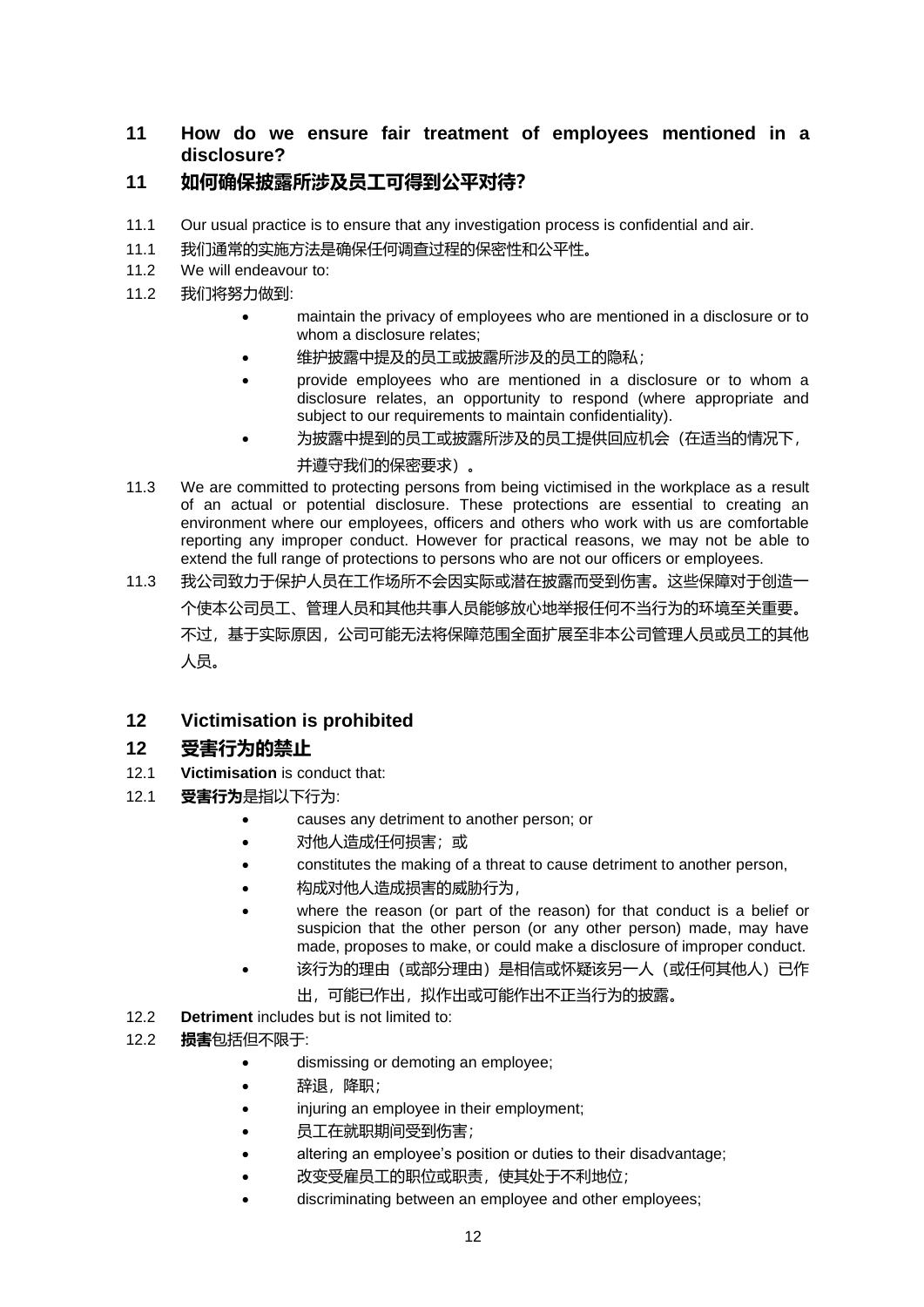- 区别对待一员工和其他员工;
- harassing or intimidating a person;
- 骚扰或恐吓某人;
- harming or injuring a person, including causing psychological harm;
- 伤害或伤害某人,包括造成心理伤害;
- damaging a person's property, reputation, business or financial position or causing any other damage to a person.
- 损害某人的财产,名誉,影响某人业务或财务状况或对其造成任何其他损害。
- 12.3 **Detriment** does not include reasonable management action to protect a person from detriment (for example reallocating duties or reporting lines) or to manage unsatisfactory performance of a person who is or may be a discloser.
- 12.3 **损害**不包括合理的以保护个人免受损害的管理行为(例如,重新分配职责或报告关系),或 管理作为披露人或可能作为披露人的人员的不令人满意的表现。
- 12.4 If you consider that you have been victimised as a result of making a disclosure, or in the belief that you have made, or may make, a disclosure, you should immediately report this to the Company Secretary. You can also report victimising conduct under this policy.
- 12.4 如果您认为您因作出披露而受害, 或认为您已作出或可能作出披露, 您应立即向公司秘书报 告。您也可以根据此政策报告受害行为。
- 12.5 If you are found to have engaged in victimisation:
- 12.5 如果您被发现参与了受害行为:
	- if you are one of our employees you will be subject to disciplinary action which may include a formal written warning or termination of your employment with us;
	- 如果您是我们的员工之一---您将受到纪律处分,其中可能包括正式书面警告 或终止您与我公司的雇佣关系;
	- if you are not one of our employees we may terminate your engagement or appointment or take other appropriate corrective action.
	- 如果您不是我们的员工---公司可能会终止您的聘用或任命, 或采取其他适当 纠正措施。
- 12.6 The Whistleblower Protection Laws prohibit victimisation. If a court decides that you have victimised another person in breach of the Whistleblower Protection Laws, the court may order you to:
- 12.6 举报人保护法禁止受害行为。如果法院裁定您违反了举报人保护法,使另一人受害,法院可 以命令您:
	- pay compensation to the person who was victimised;
	- 向受害人支付赔偿;
	- pay substantial fines and/or go to jail.
	- 支付巨额罚款和/或入狱。
	- We may also be ordered to pay substantial penalties and legal costs.
	- 我们还可能被勒令支付大量罚款和法律费用。

#### **13 What support and protections do we provide for disclosers?**

#### **13 我们可以为披露者提供哪些支持和保护?**

- 13.1 If you are one of our employees or officers, you are entitled to support through our Company Secretary, who may engage external support services for persons making whistleblower complaints. We may explore options such as taking leave, relocation to another area of business or a secondment arrangement while the disclosure is being investigated.
- 13.1 如果您是我们的员工或高级管理人员,您有权通过我们的公司秘书获得支持,该秘书可能会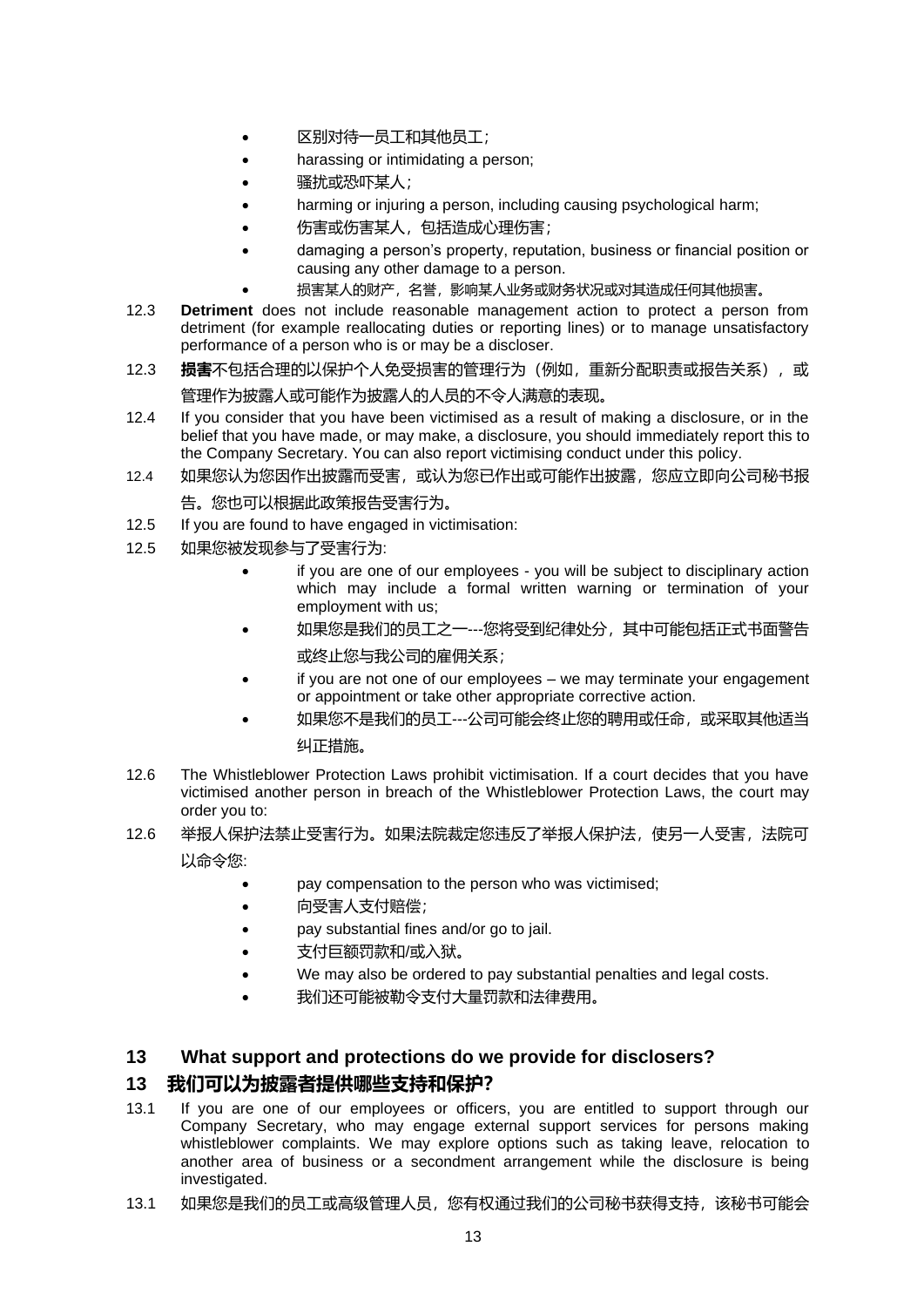为举报人员提供外部支持服务。调查期间,我们可能会考虑一些选择,例如请假,调往另一 业务范畴或借调安排。

- 13.2 If you are one of our employees, you will not be subject to disciplinary action for making a disclosure on reasonable grounds. You may however still be subject to disciplinary action for misconduct that is revealed as a result of your disclosure. We may take the disclosure into account when determining the nature of any disciplinary action taken against you.
- 13.2 如果您作为本公司员工之一,您不会因基于合理理由作出披露的行为而受到纪律处分。然而, 您仍可能会因您披露的不当行为而受到纪律处分。在确定对您采取任何性质的纪律处分时,

我们可能会将披露的内容考虑在内。

- 13.3 If you think your disclosure has not been dealt with sufficiently, or if you think your identity has been disclosed in breach of this policy, you may raise the concern with the Company Secretary if you have not already done so, or report this concern under this policy.
- 13.3 如果您认为您的信息披露没有得到充分处理,或者您认为您的身份被披露违反了本政策,您 可以向公司秘书提出担忧之事(如果您还没有这样做的话),或者根据本政策报告担忧的点。

## <span id="page-13-0"></span>**14 Can I report my concern externally?**

#### **14 我可以向外部报告担忧之事吗?**

- 14.1 This policy is intended to facilitate internal disclosures of improper conduct as defined in this policy.
- 14.1 本政策旨在促进本政策中定义的不当行为的内部披露。
- 14.2 In addition to being reportable under this policy, disclosures about protected matters (as defined in the Whistleblower Protection Laws) can be reported directly to an external regulatory body including ASIC or APRA or the Commissioner of Taxation (for a protected disclosure under the *Taxation Administration Act*).
- 14.2 除可在本政策下报告外,有关受保护事项(定义在举报人保护法中)的披露可直接向外部监管 机构报告,包括ASIC或APRA或税务专员(就税务管理法下的受保护披露而言)。
- 14.3 The Corporations Act enables you to make a public interest disclosure or an emergency disclosure about a protected matter to a journalist or a member of parliament in certain limited circumstances. It is important for the discloser to understand the criteria for making a public interest or emergency disclosure before doing so. Before doing so, a disclosure must have previously been made to ASIC, APRA or a prescribed body and written notice provided to the body to which the disclosure was made. In addition, in the case of a public interest disclosure, at least 90 days must have passed since the previous disclosure.
- 14.3 《公司法》使您能够在某些有限的情况下向记者或议会成员披露公共利益或关于受保护事项

的紧急情况。披露者在披露公共利益或紧急情况之前了解披露的标准是很重要的。在这样做

之前,必须事先向ASIC,APRA或规定的机构进行披露,并向披露对象机构提供书面通知。

此外,在进行公共利益披露的情况下,距上次披露至少必须已过90天。

- 14.4 Before reporting any concern externally, we recommend you contact our Company Secretary. Our Company Secretary can discuss the available options with you. We also recommend you seek independent legal advice (at your own cost) before reporting any concern externally. A disclosure to a legal practitioner for the purposes of obtaining legal advice or representation in relation to the operation of the Whistleblower Protection Laws is a protected disclosure.
- 14.4 在向外部报告任何问题之前,我们建议您联系我们的公司秘书。我们的公司秘书可以与您讨 论可供选择的方案。我们还建议您在向外部报告任何问题之前寻求独立的法律咨询(费用自 理)。为取得与举报人保护法的实施有关的法律意见或陈述而向法律从业者披露的资料,属 受保护披露。
- 14.5 Nothing in this policy is intended to prevent any person from reporting possible breaches of laws to relevant government agencies or authorities.
- 14.5 本政策的任何内容均无意阻止任何人向有关政府机构或当局举报可能的违法行为。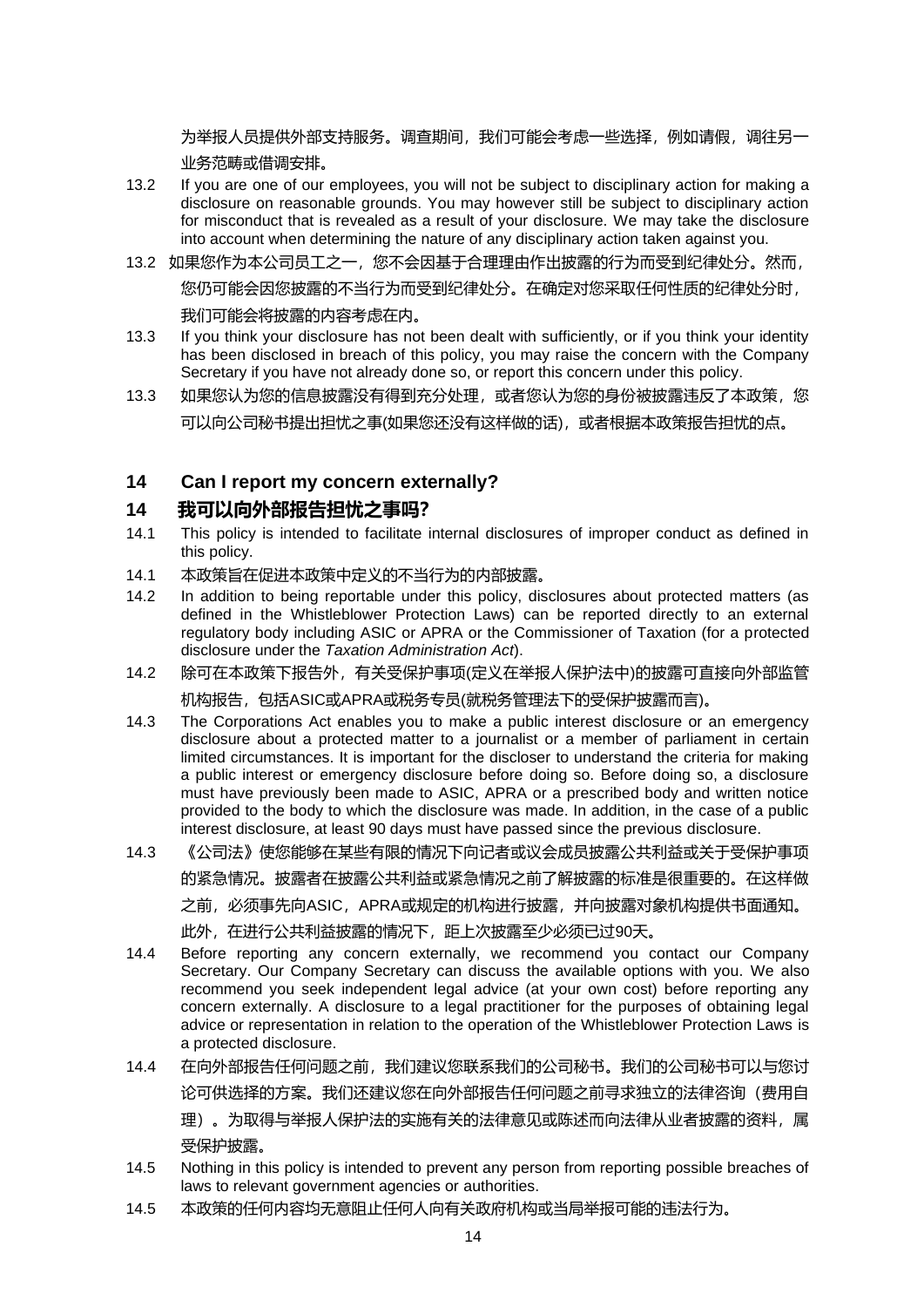#### **15 Protections available to disclosers at law**

#### **15 披露人可获得的法律保护**

- 15.1 If your disclosure is a protected disclosure as defined under the Whistleblower Protection Laws, these laws provide that:
- 15.1 如果您的披露是根据举报人保护法定义的受保护披露,以下法律规定:
	- you cannot be subject to any civil, criminal or administrative liability, for making a protected disclosure;
	- 您不会因作出受保护的披露而承担任何民事,刑事或行政责任;
	- no contractual or other remedy may be enforced and no contractual or other right may be exercised against you on the basis of the protected disclosure;
	- 不得强制执行任何合同或其他补救措施,也不得基于受保护的披露对您行使 任何合同或其他权利;
	- you may be subject to civil, criminal or administrative liability for conduct that is revealed by the protected disclosure; and
	- 您可能因受保护披露所披露的行为而承担民事, 刑事或行政责任; 和
	- if the protected disclosure is to ASIC, APRA or the Commissioner of Taxation, or is a public interest disclosure or emergency disclosure as permitted under the Corporations Act (see paragraph 14 of this policy), the information is not admissible in evidence against you in criminal proceedings, or in proceedings for the imposition of a penalty, except for proceedings in respect of providing false information.
	- 如果受保护的信息披露是向ASIC,APRA或税务专员披露的,或者是《公 司法》允许的公共利益披露或紧急情况披露(见本政策第14条), 则该信 息不得在刑事诉讼或处罚诉讼中作为不利于您的证据,但与提供虚假信息有 关的诉讼除外。
- 15.2 If you have been victimised for making a protected disclosure under the Whistleblower Protection Laws or in the belief that you have, or may make such a disclosure, possible remedies available under the Whistleblower Protection Laws (and enforceable by you through the courts) include reinstatement, compensation, an order prohibiting the victimisation or an apology. The victimiser can be ordered to pay substantial monetary fines or imprisoned. Protections for our employees also exist under the *Fair Work Act*. These are enforceable as a matter of statute and do not form part of this policy.
- 15.2 如果您因根据举报人保护法进行受保护的披露而受害,或认为您已经或可能进行此类披露, 根据举报人保护法(并可由您通过法院强制执行),可能提供的补救措施包括复职,赔偿, 禁止受害的命令或道歉。受害者可被命令支付巨额罚款或监禁。《公平工作法》也为我们的 员工提供了保护。这些规定作为法规可以强制执行,并不作为本政策的一部分。

#### **16 What are the consequences of a baseless disclosure?**

#### **16 毫无根据的披露会有什么后果?**

- 16.1 You may be liable to disciplinary or other form of appropriate corrective action if we conclude that you have made a disclosure maliciously and without having reasonable grounds to do so. The legal protections are not available if a disclosure is made without reasonable grounds and is deliberately false.
- 16.1 如果我们断定您是恶意披露且没有合理理由这样做,您可能会受到纪律处分或其他形式的适 当纠正措施。如果在没有合理理由和故意虚假的情况下作出披露,则得不到法律保护。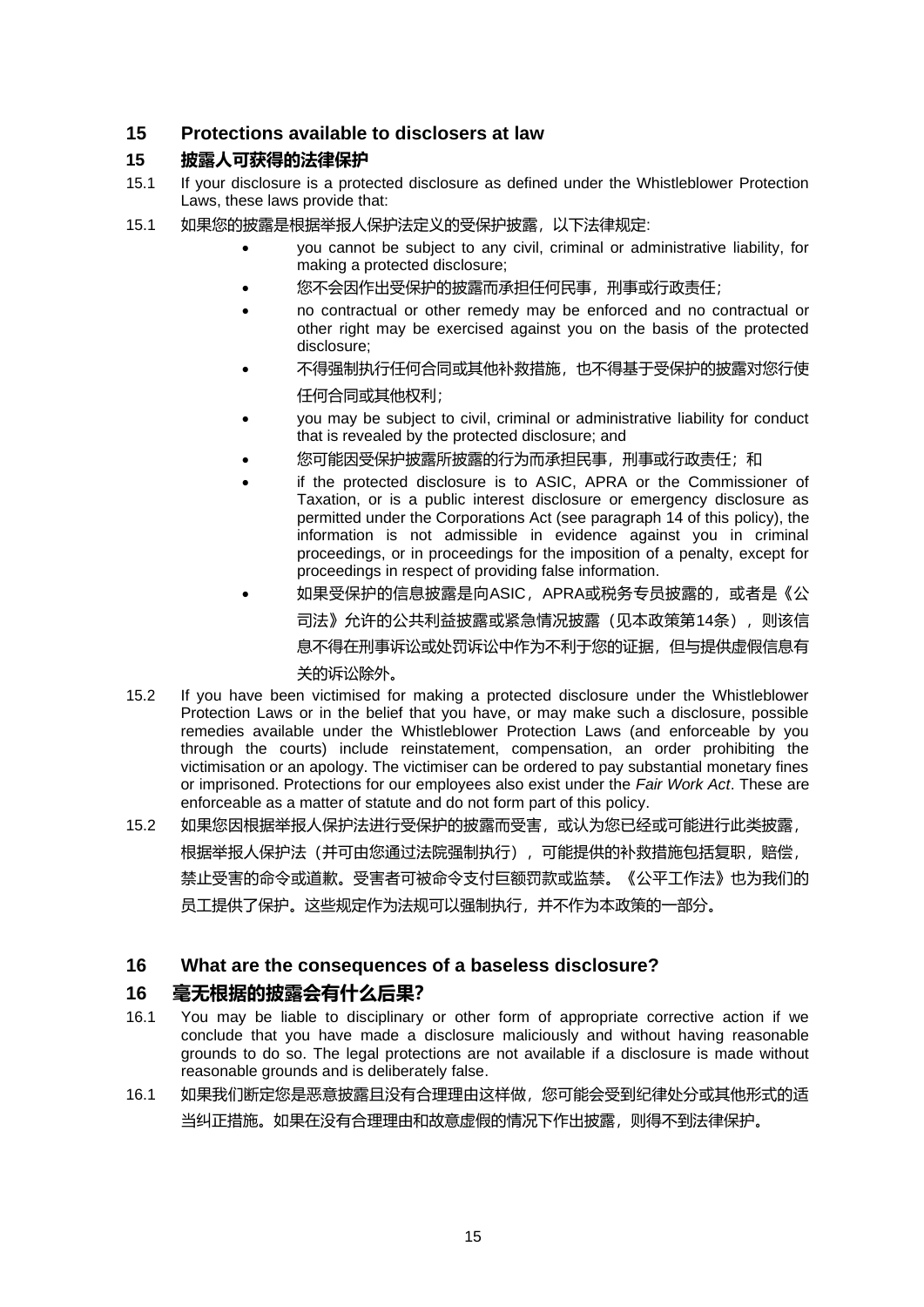#### **17 Other information about this policy**

#### **17 关于此政策的其他信息**

- 17.1 The CEO has responsibility for this policy including ensuring it is reviewed every 12 months.
- 17.1 首席执行官负责此政策,包括确保每12个月对其进行一次审查。
- 17.2 This policy is located on Phoslock's website at; phoslock.com.au.
- 17.2 此政策已上传在风斯乐公司网站; phoslock.com.au
- 17.3 We reserve the right, at our absolute discretion, to change this policy from time to time. You are required to periodically review the policy to update yourself on any changes to the policy.
- 17.3 我们保留随时改变此政策的绝对酌情权。您需要定期回顾此政策,以便了解此政策的任何变 更之处。
- 17.4 If you have any questions about this policy, please contact the Company Secretary.
- 17.4 如果您对本政策有任何疑问,请与公司秘书联系。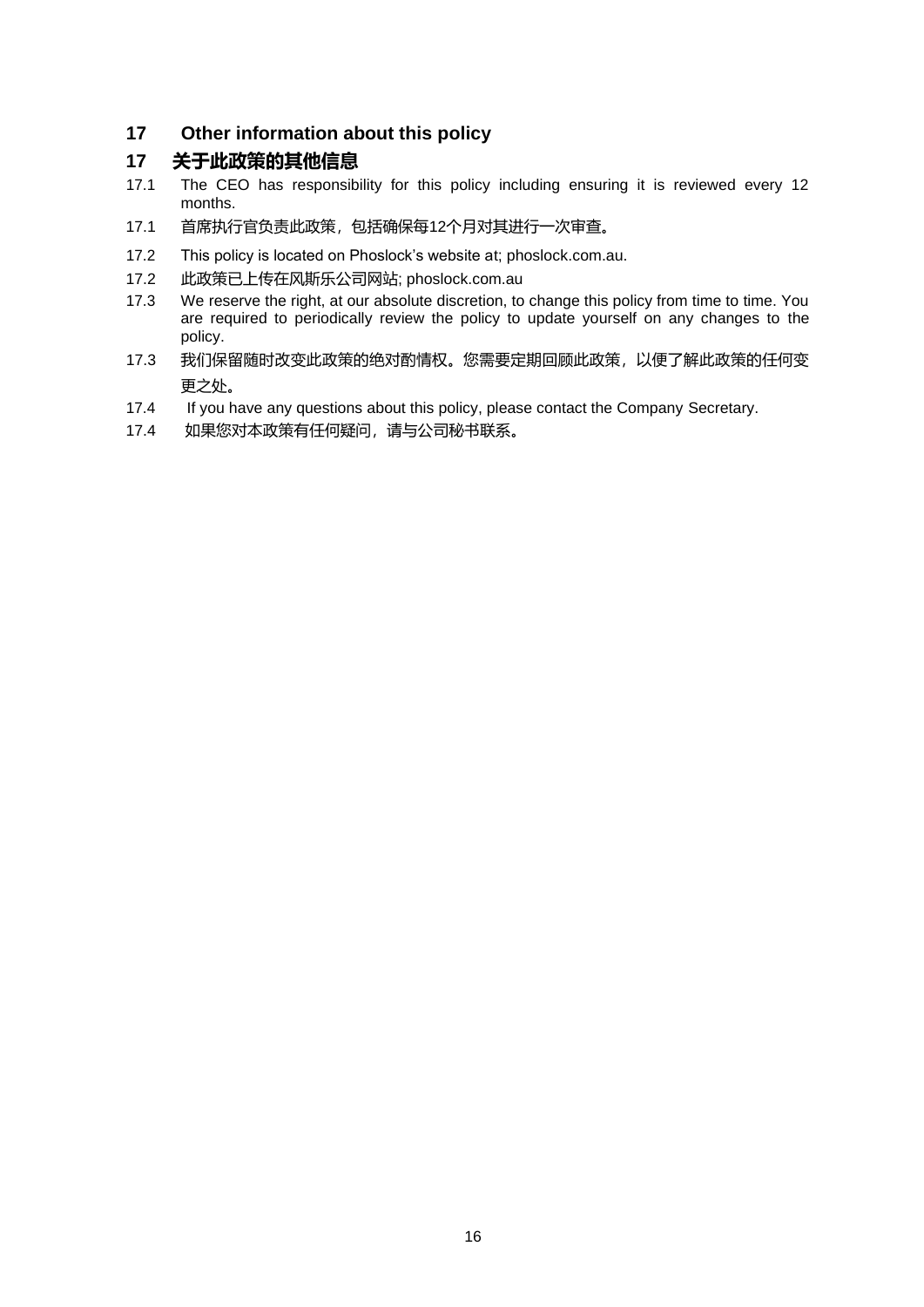## <span id="page-16-0"></span>**Schedule 1 附表1**

## **Disclosures by external persons**

## **外部人员披露**

This schedule applies to individuals including:

本附表适用于以下个人:

- our former officers, employees, consultants and associates2;
- 本公司前管理人员,员工,顾问和同事;
- relatives of our current and former officers, employees, consultants and associates3;
- 现就职和前管理人员,员工,顾问和同事的亲属;
- our former contractors, suppliers, agents, and their employees;
- 本公司以前的承包商,供应商,代理商及其员工;
- relatives of our current and former contractors, suppliers, agents and their employees.
- 本公司现在及以往承包商,供应商,代理商及其员工亲属。

A relative includes a spouse (including de facto), parent, child or dependant.

亲属包括配偶(包括事实上的), 父母, 子女或受抚养人。

If you have a concern about improper conduct occurring in relation to our business, you may raise your concern, via the following.

如果您对与我们的业务有关的不当行为有所担忧,您可以通过以下方式提出您的担忧之事。

- Phone: +61 3 9110 0002 ask for the Company Secretary Email:
- 电话: +61 3 9110 0002, 咨询公司秘书邮箱;
- Mail: Attn: Company Secretary, Level 16/1 Collins Street, Melbourne, VIC 3000, Australia
- 邮箱:Attn: Company Secretary, Level 16/1 Collins Street, Melbourne, VIC 3000, Australia

You can raise your concern anonymously. The identity of a discloser (or information likely to lead to a discloser being identified as a discloser) will be kept confidential, except to the limited extent advised otherwise.

您可以匿名您的担忧之事。披露人的身份(或可能导致披露人被识别为披露人的信息)将予以保密, 特殊情况另议。

Your concern must be based on reasonable grounds **and** relate to the types of conduct outlined below:

您所提担忧之事必须有合理的理由,并与下列行为类型有关:

| <b>Type of conduct</b> | Example/s |
|------------------------|-----------|
|                        |           |
| 行为类型                   | 示例/s      |
|                        |           |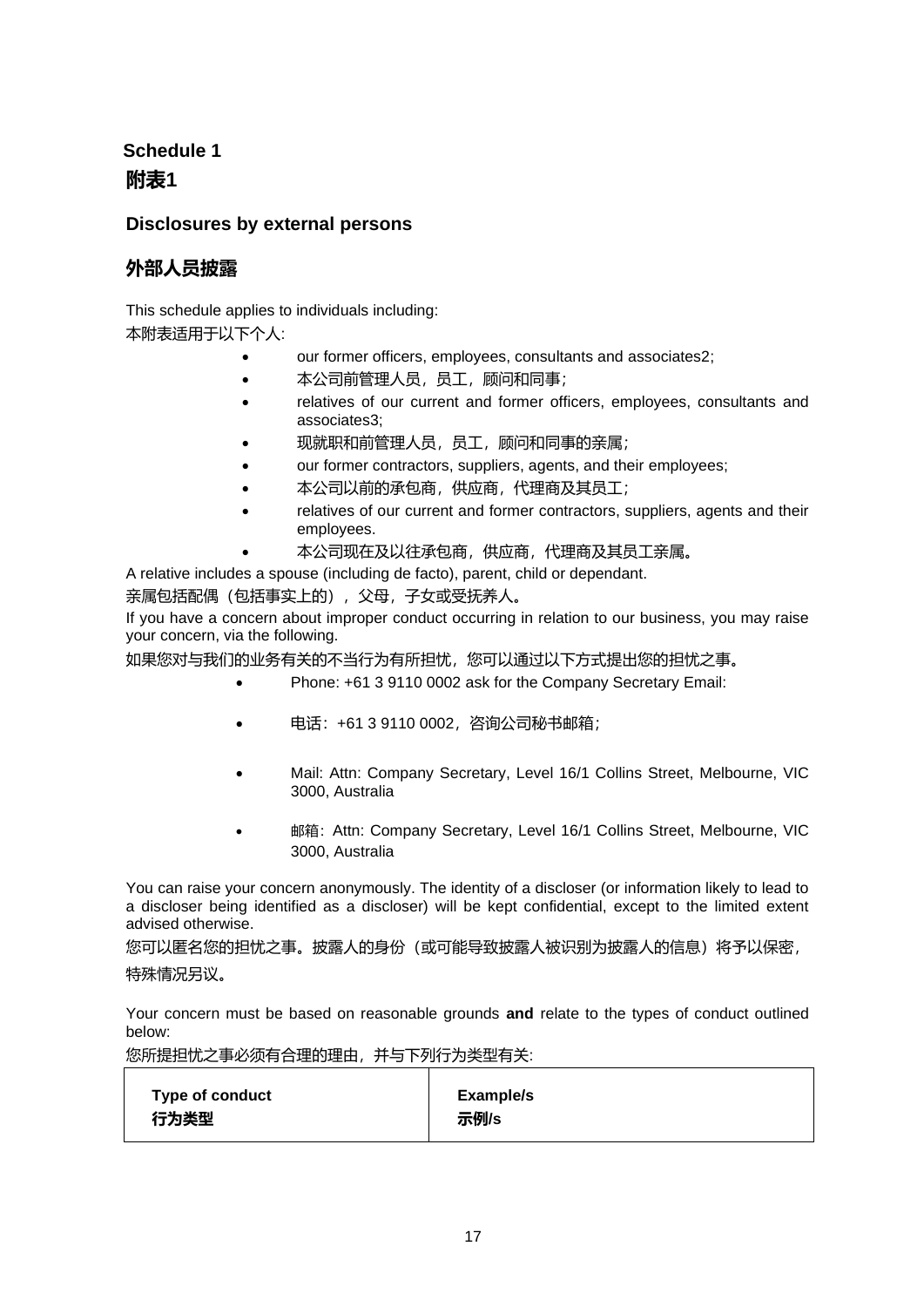| Misconduct in relation to Phoslock or<br>a subsidiary.<br>与风斯乐或其子公司有关的不当行<br>为。<br><b>Misconduct</b><br>includes<br>fraud,<br>negligence, default, breach of trust,<br>or breach of duty in relation to<br>Phoslock or a subsidiary.<br>不当行为包括与风斯乐或子公司有关<br>的欺诈, 疏忽, 违约, 背信或失职。                                                   | <b>Examples:</b><br>示例<br>Information that indicates that<br>we<br>have<br>deliberately or negligently breached any laws in<br>conducting our business.<br>表明我们在开展业务时蓄意或疏忽违反任何法律的信<br>息。<br>Deliberately overcharging customers or<br>charging customers for services they did not<br>receive.<br>故意向顾客滥收费用或向客户收取没有得到的服务费<br>用。                                                                                                                 |
|-----------------------------------------------------------------------------------------------------------------------------------------------------------------------------------------------------------------------------------------------------------------------------------------------------------------------------------|-------------------------------------------------------------------------------------------------------------------------------------------------------------------------------------------------------------------------------------------------------------------------------------------------------------------------------------------------------------------------------------------------------------------------------------------------|
| An improper state of affairs<br>or<br>circumstances,<br>in<br>relation<br>to<br>Phoslock or a subsidiary.<br>与风斯乐或子公司相关的不当事件或<br>情况。                                                                                                                                                                                              | <b>Examples:</b><br>示例:<br>Unethical conduct, such as systemic or serious<br>breaches of our code of conduct or our anti-<br>bribery and corruption policy.<br>不道德的行为, 例如系统或严重违反我们的行为<br>准则或我们的反贿赂和反腐败政策。<br>Conduct which may cause financial or non-<br>financial loss to Phoslock or be otherwise<br>detrimental to the interests of Phoslock, such as<br>financial mismanagement.<br>可能给风斯乐公司造成财务或非财务损失或以其<br>他方式损害风斯乐公司利益的行为, 如财务管理<br>不善。 |
| Information that indicates that we or<br>any of our officers or employees<br>have engaged in conduct that<br>constitutes<br>breach<br>the<br>a<br>of<br>Corporations Act or other laws<br>administered by ASIC and APRA as<br>set out in Schedule 2.<br>表明我们或我们的任何管理人员或公<br>司员工从事了违反《公司法》或其他<br>由ASIC和APRA管理的法律(见附表<br>2) 的行为的信息。 | <b>Examples:</b><br>示例:<br>Insider trading.<br>内幕交易。<br>Trading while insolvent.<br>在资不抵债的情况下进行交易。<br>Breach of continuous disclosure rules.<br>违反持续披露规则。<br>Victimising a person who is, or is thought to be,<br>a discloser.<br>伤害披露者或被认为是披露者的人。<br>Breaching the confidentiality of a discloser.<br>违反披露者的保密性。                                                                                                                               |

<sup>&</sup>lt;sup>2</sup> Associate in this context is defined in the Corporations Act.

<sup>2</sup>在此情况下,联营公司的定义见《公司法》。

 $3$  Associate in this context is defined in the Corporations Act.

<sup>3</sup> 在此情况下,联营公司的定义见《公司法》。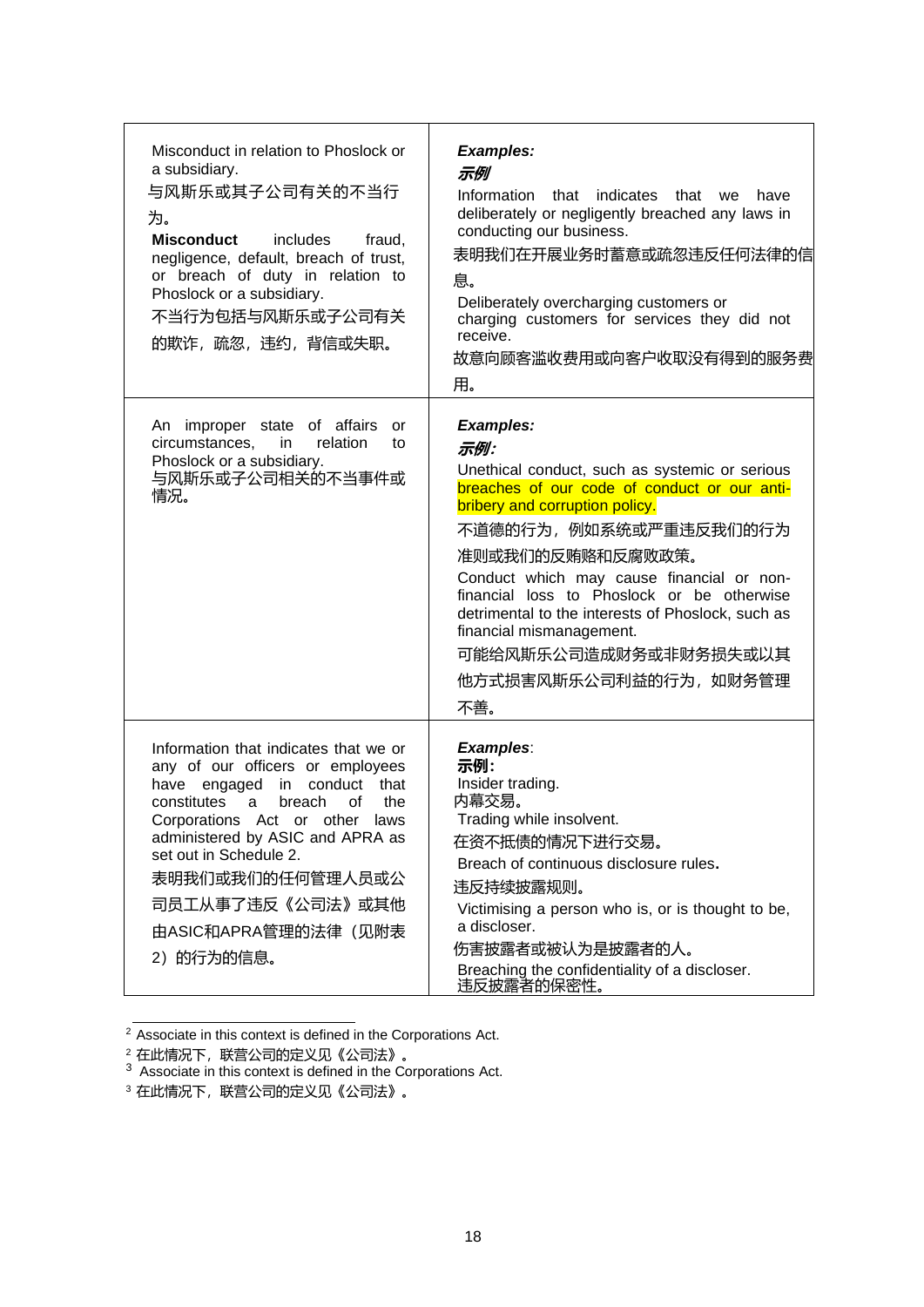<span id="page-18-0"></span>

| Information that indicates that we or<br>any of our officers or employees<br>have engaged in conduct that<br>breaches any other Commonwealth<br>laws punishable by 12 months or<br>more imprisonment.<br>表明我们或我们的任何管理人员或公<br>司员工从事违反其他任何联邦法律的<br>行为的信息,可被处以12个月或12个<br>月以上的监禁。                                                                                                                                     | <b>Example:</b> Bribing a government official<br>示例: 贿赂政府官员                                                                                                                                                                                                             |
|--------------------------------------------------------------------------------------------------------------------------------------------------------------------------------------------------------------------------------------------------------------------------------------------------------------------------------------------------------------------------------------------------------------------|-------------------------------------------------------------------------------------------------------------------------------------------------------------------------------------------------------------------------------------------------------------------------|
| Information that indicates that we or<br>any of our officers or employees<br>have engaged in conduct that<br>represents a danger to the public or<br>the financial system.<br>表明我们或我们的任何管理人员或公<br>司员工从事对公众或金融系统构成危<br>险的行为的信息。                                                                                                                                                                                     | Examples:<br>示例:<br>Deliberately or negligently misleading the public<br>about the safety of a product<br>蓄意或疏忽地在产品安全方面误导公众<br>Systemic conduct that might pose a risk to<br>stability of, or confidence in, our financial<br>system.<br>可能对本港金融体系的稳定或信心构成风险的系<br>统性行为。 |
| Information<br>that<br>indicates<br>misconduct or an improper state of<br>affairs or circumstances, in relation<br>to our tax affairs of Phoslock or an<br>associate of Phoslock and you<br>consider this information may assist<br>recipient to perform their<br>the<br>functions or duties in relation to<br>those tax affairs.<br>表明我们或风斯乐关联公司在税务方<br>面的不当行为或不当状态的信息, 且<br>您认为此信息可能有助于接收者履行<br>与这些税务事务有关的职能或职责。 | <b>Example:</b> information indicating a tax evasion<br>scheme within the business.<br>示例:企业内部存在逃税计划的相关信息。                                                                                                                                                              |